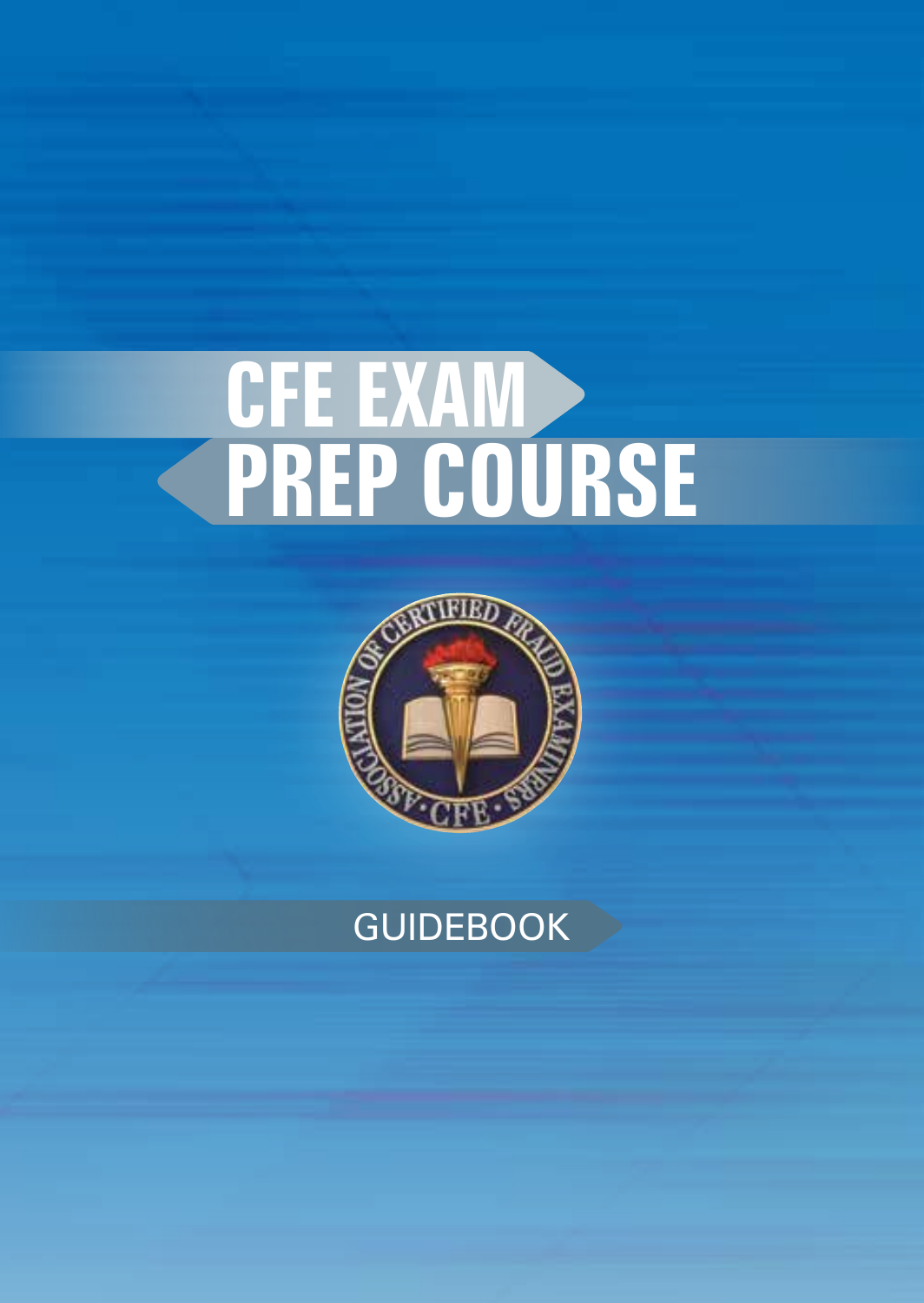### **What You Accomplish Today Will Help Your Career Tomorrow**



Congratulations on making the commitment to become a Certified Fraud Examiner (CFE), an achievement that will advance your career and enhance your professional stature as an anti-fraud expert.

**Keep this guidebook handy —** it will provide the necessary instructions, support and tips for helping you earn your CFE credential.

Whether you are beginning or continuing your journey in fighting fraud, obtaining the CFE credential positions you as a leader within the anti-fraud profession.



Those who earn the CFE credential have the proven ability to detect and deter a wide range of fraudulent conduct. Many major corporations, businesses, government agencies and global entities regard CFE status as an indicator of excellence in the profession.

Sincerely,

James D. Rattley

James D. Ratley, CFE, ACFE President and CEO

**For technical support issues or any other questions, contact the ACFE:**

(800) 245-3321 or +1 (512) 478-9000 from 8:00 a.m.-5:00 p.m. CST ACFE.com • MemberServices@ACFE.com

To get started with the *CFE Exam Prep Course* right away, go to pg. 10.



Look for this symbol throughout the guide for hints and study tips.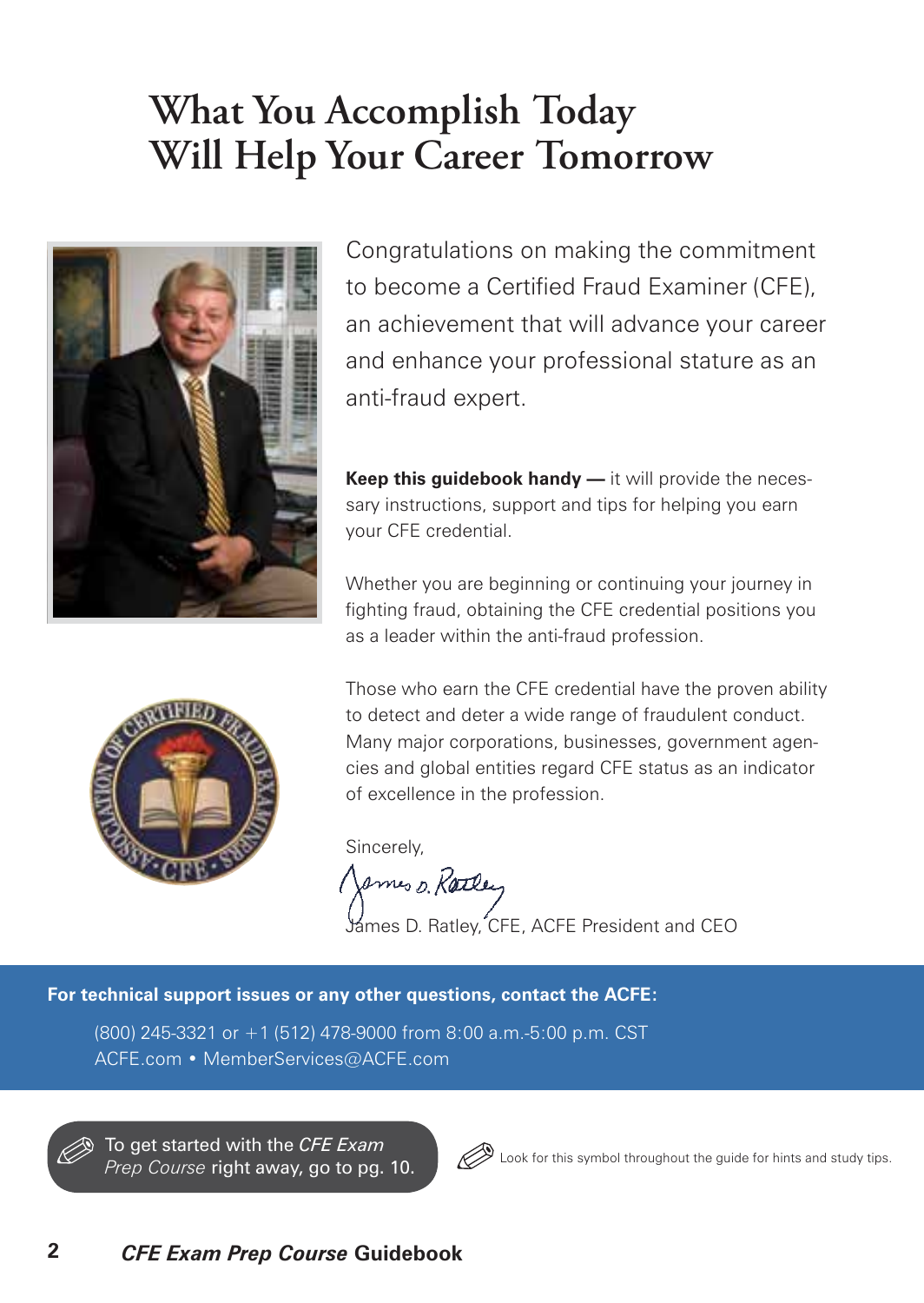# **Table of Contents**

Remember to find a pace and study method that works for you. Becoming a CFE is a challenging process, but with dedication, you can accomplish your goal.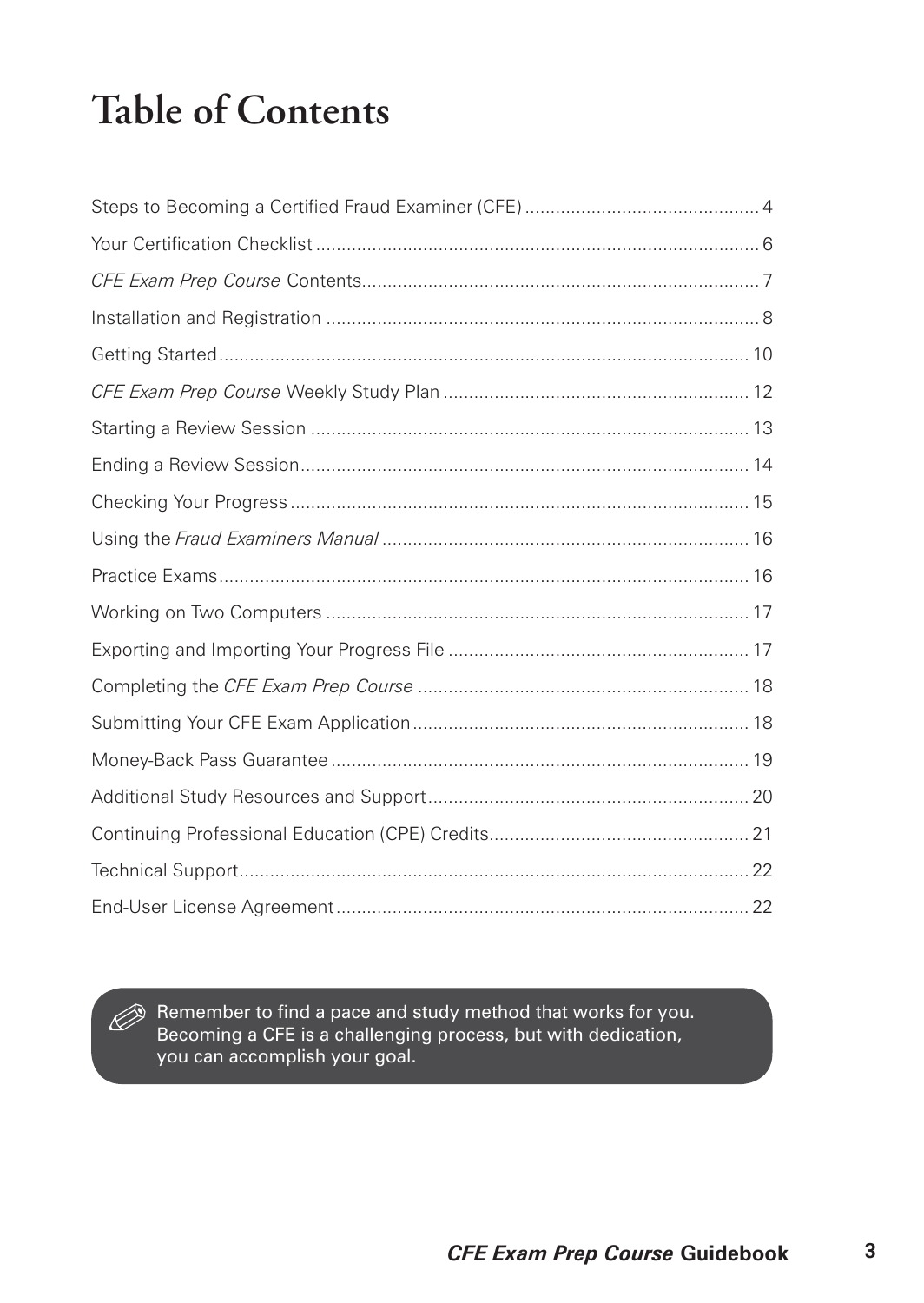### **Steps to Becoming a Certified Fraud Examiner (CFE)**

Complete the following steps to become a Certified Fraud Examiner using the *CFE Exam Prep Course*.

#### **Step 1 — Meet the requirements. You must:**

- Be an ACFE Associate Member in good standing. To join the ACFE, or for more information, visit ACFE.com or call (800) 245-3321 or +1 (512) 478-9000.
- Have a bachelor's degree from an institution of higher learning (see CFE application for alternatives to the educational requirement).
- Have two or more years of professional experience either directly or indirectly related to fraud.

#### **Step 2 — Complete the CFE Exam application.**

- The CFE Exam application can be accessed at ACFE.com/CFEExamApplication. See pg. 18 for information about completing the application process. Payment of the application fee is required.
- You can study the *CFE Exam Prep Course* and work on obtaining your supporting documentation for the application simultaneously. We recommend you submit your completed application and supporting documents at least 30 days before you expect to take the exam.

#### **Step 3 — Complete the** *CFE Exam Prep Course***, including the practice tests.**

- See pg. 8 for instructions on installing the *CFE Exam Prep Course*.
- Answer the questions in each of the four sections until you have answered them all correctly.
- Then, test your progress by taking a practice test.
- Score at least 85% in each of the four practice test sections. Study and take the tests as needed until you achieve a minimum score of 85%.

**Note:** To qualify for the Money-Back Pass Guarantee, you must complete the CFE Exam within 90 days of completing step 3.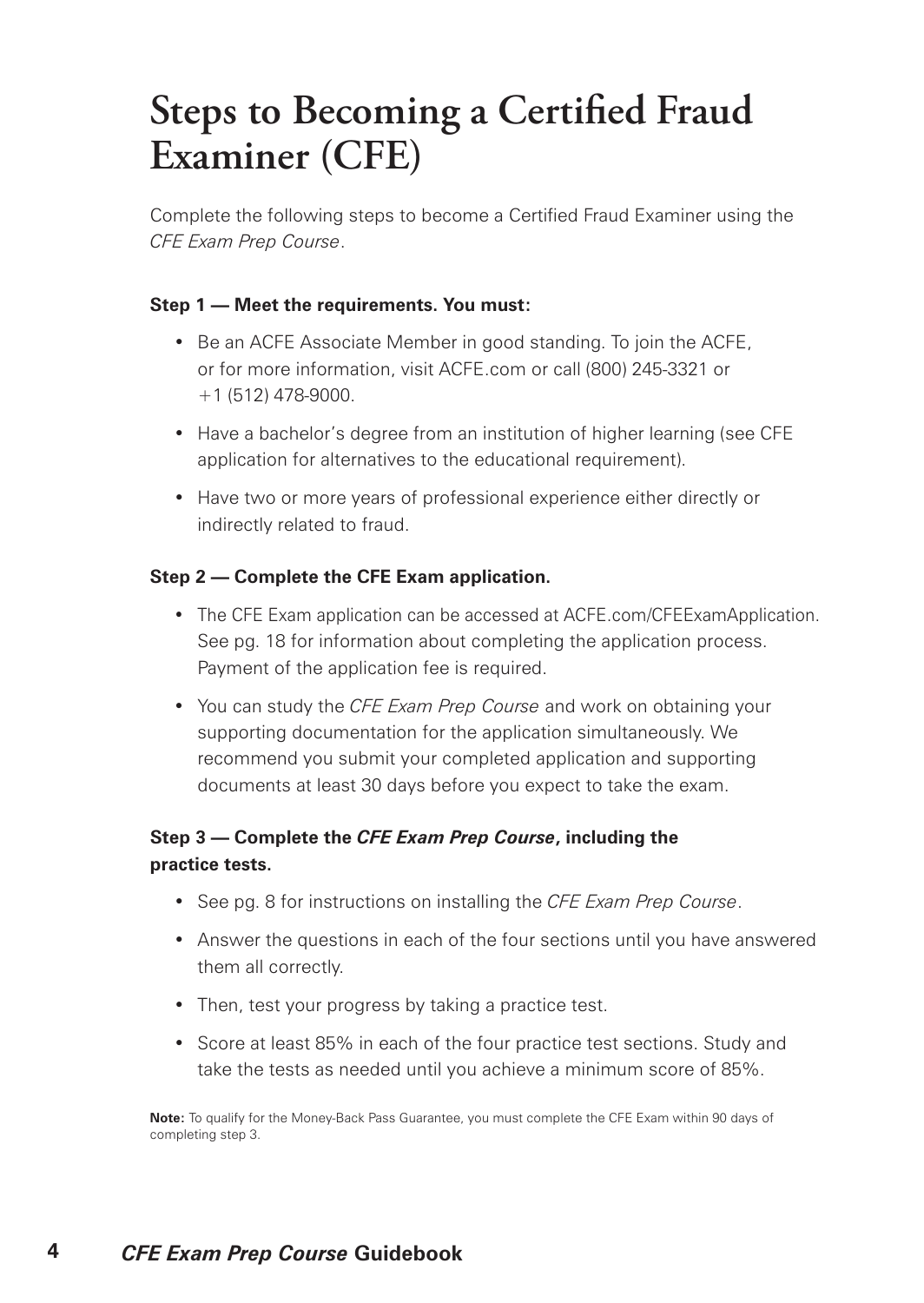#### **Step 4 — Request Exam Activation Key.**

- See pg. 19 for instructions on requesting your exam activation key.
- After requesting your exam activation key, you will receive your CFE Exam activiation key via email within three to five business days. Continue to study and review the questions in the *CFE Exam Prep Course* until you receive your CFE Exam activation key and are ready to take the exam.
- You may continue to study with the *CFE Exam Prep Course* in between taking sections of the CFE Exam.
- If you request your exam activation key before completing the *CFE Exam Prep Course,* you waive your Money-Back Pass Guarantee.

#### **Step 5 — Take the CFE Exam.**

- The CFE Exam is included on your *CFE Exam Prep Course*. Use the exam key sent to you by the ACFE to access the exam.
- Take the exam on your own computer. The exam is timed, and once you begin a section, you must complete it in the time allotted.
- **The exam is CLOSED BOOK.** The use of notes, *CFE Exam Prep Course* study questions or reference materials is not permitted while taking the CFE Exam.
- Complete the CFE Exam affidavit. Visit the certification portal to access and upload your exam affidavit. Verify the completion of the exam without assistance.

After answering all questions correctly at least once, go back and review the questions again, one subsection at a time.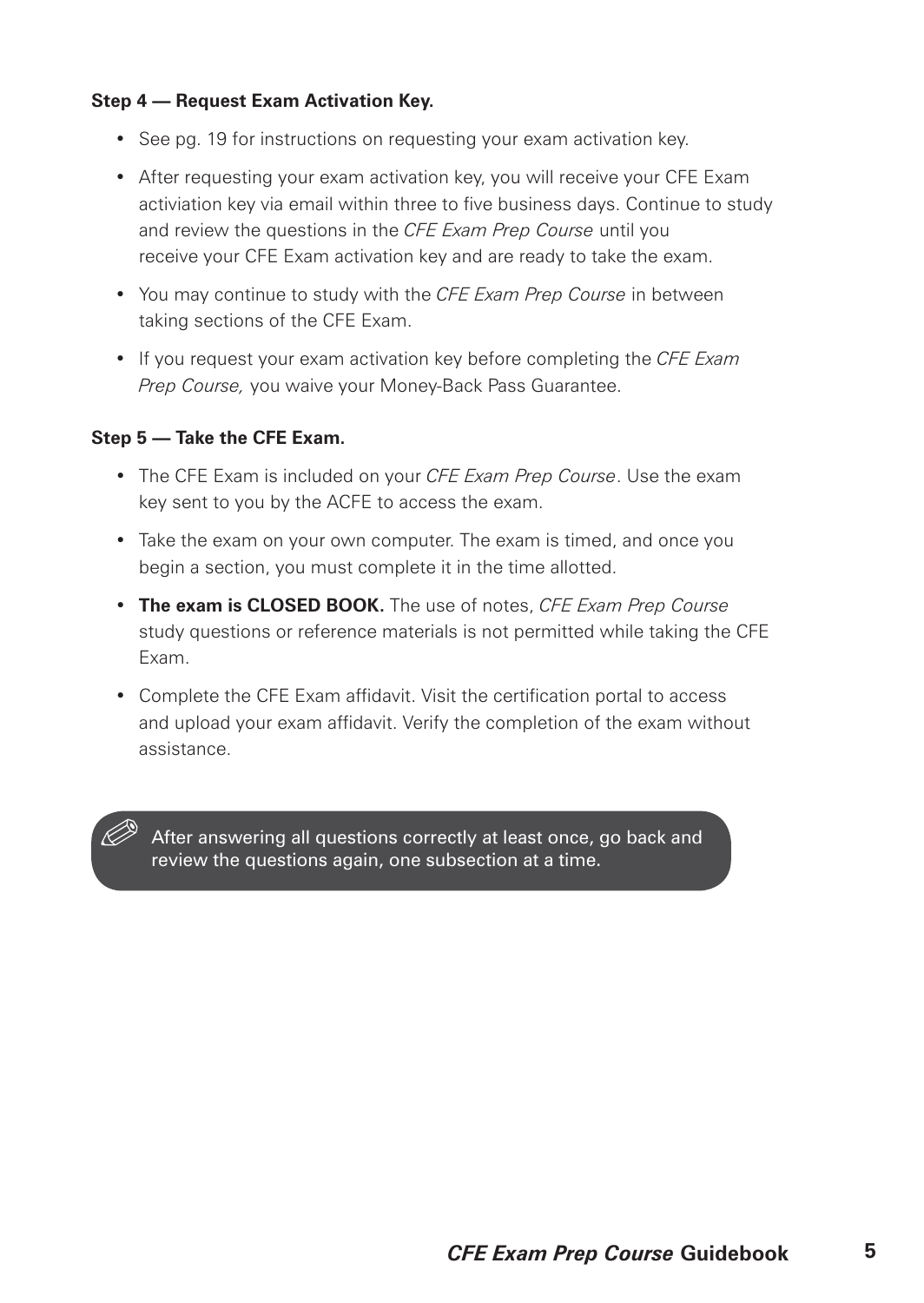### **Your Certification Checklist**

This checklist will help you follow the steps to become a CFE.

Check the following steps or requirements as you complete them. See pg. 4, "Steps to Becoming a Certified Fraud Examiner," for more information about each step or requirement:

- ❑ I am an Associate Member of the ACFE in good standing.
- ❑ I meet the minimum education and experience qualifications.
- ❑ I have submitted the CFE Exam application, with proof of my education and three CFE Candidate Recommendation Forms.
- ❑ I have submitted payment of the application fee.
- ❑ I have answered all of the *CFE Exam Prep Course* questions correctly, and have scored at least 85% on each section of the practice test.
- ❑ I have requested and received my exam key code.
- ❑ I have submitted my exam results to the ACFE.
- ❑ I have submitted my CFE Exam affidavit.
- ❑ I have passed the CFE Exam.

#### **Contact your dedicated CFE Exam Coach for more information:**

CFE Exam Coach CFECoach@ACFE.com (800) 245-3321 / +1 (512) 478-9000

**Note:** You will receive your official certification after the Certification Committee has evaluated all of your documents and exam. Those who have attained the CFE credential will be invoiced at the CFE dues rate upon annual membership renewal.

Consider making a study plan. Are evenings or mornings better for you? Develop a weekly "to do" list to help you establish immediate objectives and goals through your study plan.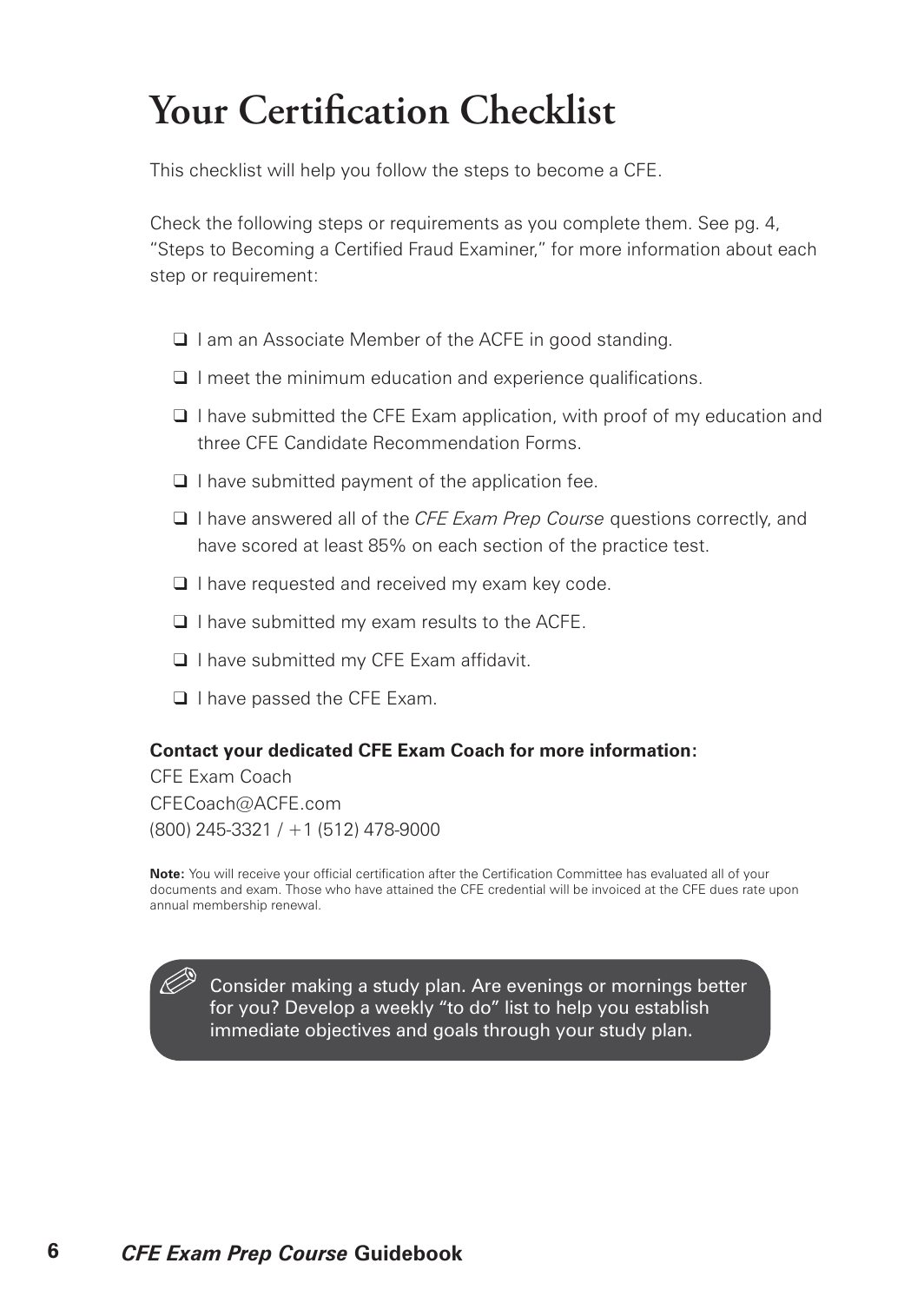### *CFE Exam Prep Course* **Contents**

The *CFE Exam Prep Course* contains the following essential components. To access these folders/files, right click on "Start," select "Explore" and then locate the Program Files/CFE folder on your computer. A menu of folders/files included with the course will be displayed.

#### **AcroRead Folder**

This folder contains the Adobe Acrobat installation files, which will enable you to read the PDF files.

#### **Information Files**

These are the files needed to install the *CFE Exam Prep Course*:

- **Readme.txt —** This file describes the contents of the CD-ROM, system requirements and procedures for installing the *CFE Exam Prep Course*. The file also includes procedures for installing and troubleshooting Adobe Acrobat Reader, the Adobe licensing agreement and the process for viewing the *Fraud Examiners Manual*. Please read the contents carefully before installing the software on your computer.
- **Setup.exe —** This is the *CFE Exam Prep Course* installation file, which will copy all necessary files into the Program Files folder on your hard drive during installation.
- **2016 Fraud Examiners Manual.pdf —** This file contains the entire text of the *Fraud Examiners Manual*.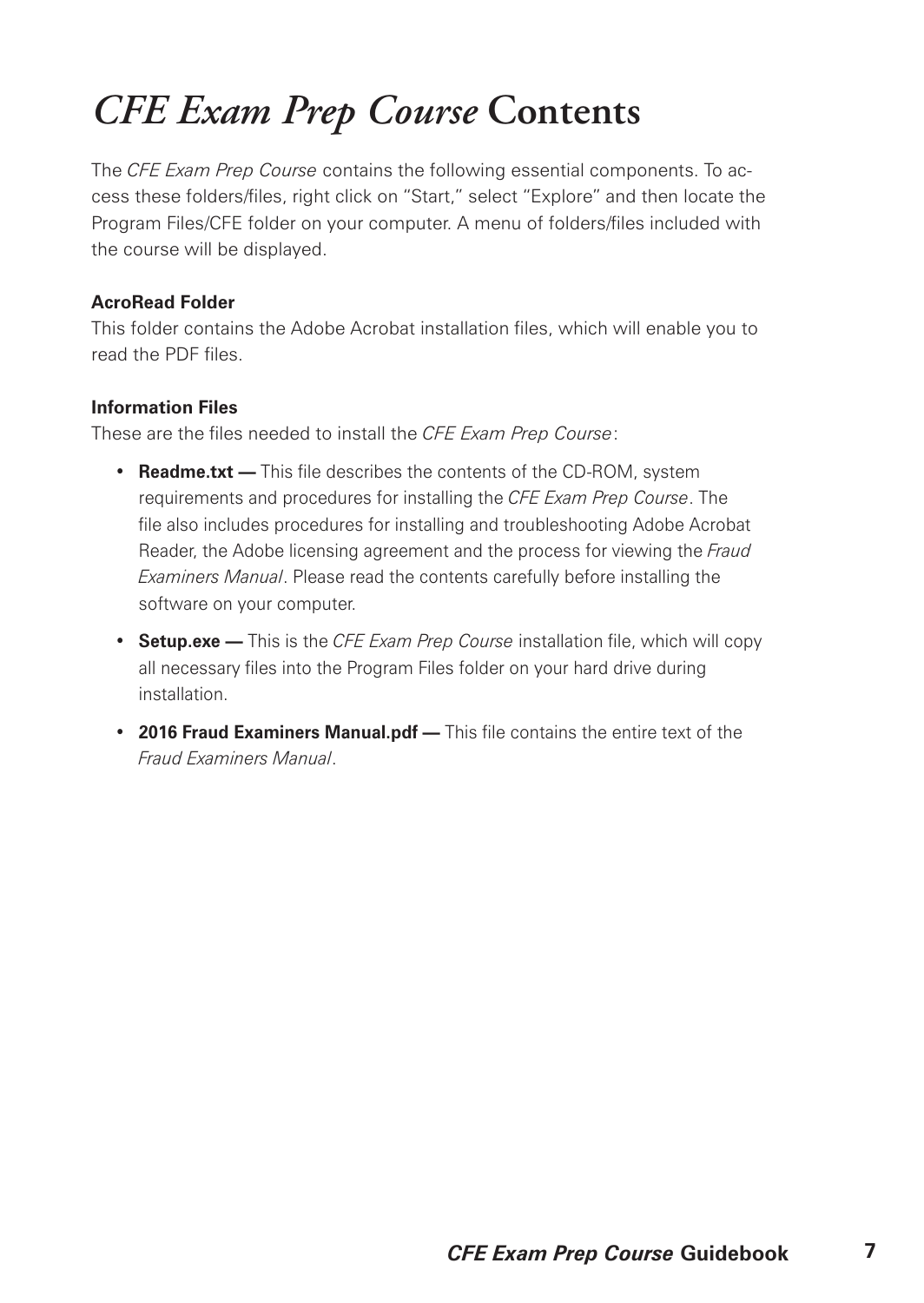## **Installation and Registration**

#### **System Requirements**

- **Operating System:** Windows 10, Windows 8, Windows 7, Windows Vista or Windows XP Service Pack 3
- **Disk Space:** 150 MB of available disk space
- **Memory:** 1 GB minimum
- **Screen Resolution:** 1280x1024 or greater.
- **Processor:** 2 GHz
- **Internet:** An Internet connection is required for product activation and while submitting your results.

#### **Installing the** *CFE Exam Prep Course*

Exit all applications open on your computer before beginning the installation process.

- 1. Insert the *CFE Exam Prep Course* CD-ROM into the appropriate disk drive
- 2. Double-click "My Computer" or "Computer"
- 3. Double-click the CD-ROM drive icon
- 4. Double-click setup.exe
- 5. Click OK to begin the installation and follow the on-screen instructions

#### **Administrator Permissions**

To install the *CFE Exam Prep Course*, you must have administrator permission. The default installation directory is C:\program files\*CFE Exam Prep Course*. Once installed, you can remove the administrator rights from your account, but you must maintain write permission. You need write permission because the progress information and the exam answers are written to a file in that directory.

Mark the questions that you missed or do not fully understand. You can easily go back to specific questions to answer them again.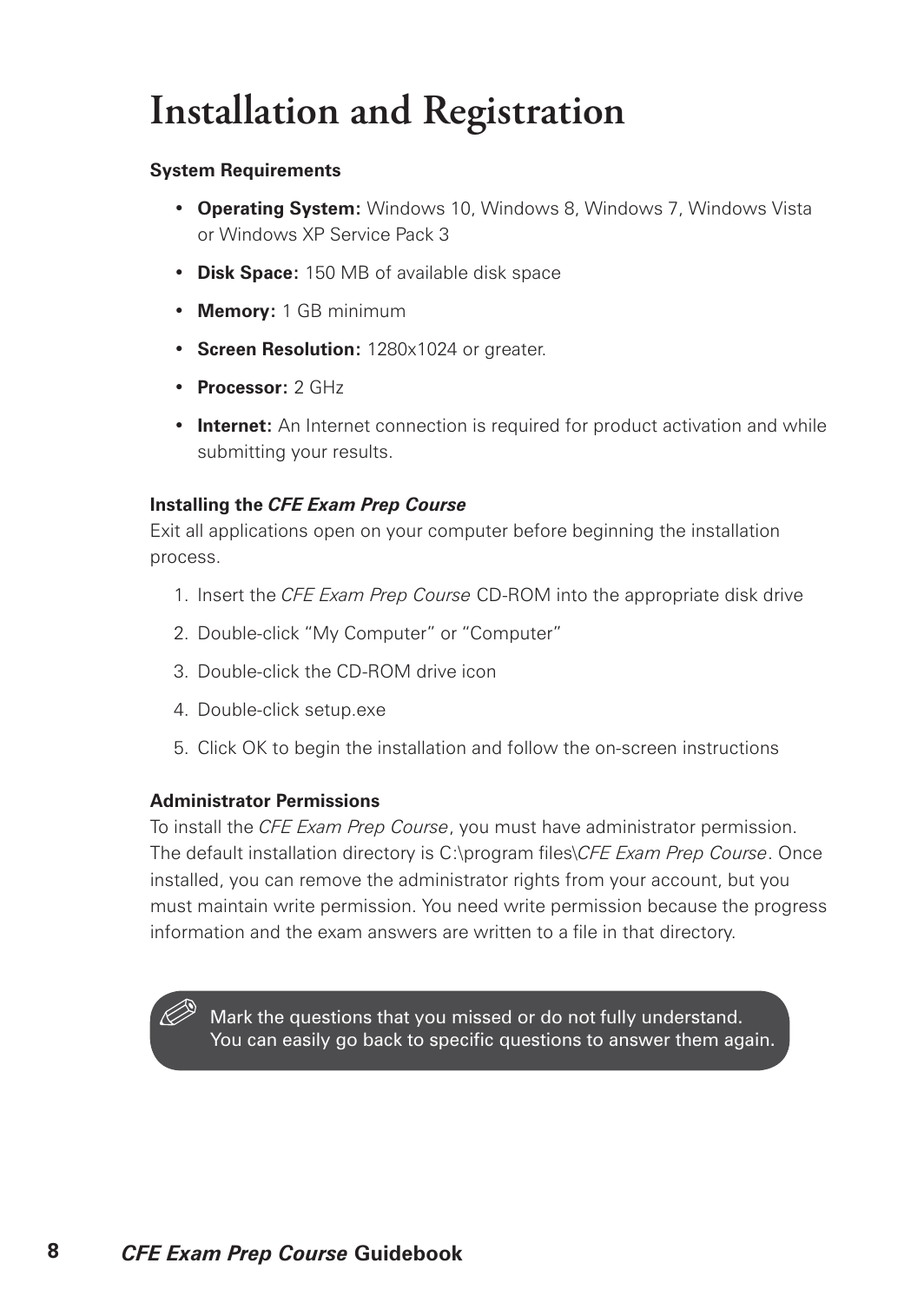#### **Registering the** *CFE Exam Prep Course*

To open the program select the Start menu ---> All Programs ---> *CFE Exam Prep Course* ---> *Prep Course*, or select the shortcut installed to your desktop. The first time you start the *CFE Exam Prep Course*, you will be prompted to register the software. You must complete this form before you can use the program.

#### **Product License Key**

To obtain your Prep Course license key, visit ACFE.com/LicenseKey.

#### **Additional Registration Information**

The information you enter will be used to tie your unique license key to your ACFE account. Please note that the First Name, Last Name, Email and Country are required fields. The address information is optional, but is recommended. You can change this information at any time by accessing Your Contact Information on the Quick Help menu.

After entering this information, select **Validate Key and Save** to begin the *CFE Exam Prep Course*.

**Important:** Once you have validated your license key, you must activate the key within ten days.

Start by answering some questions to get a feel for the format of the course. It is recommended that you start by answering the questions and studying the detailed explanation and the material related to the questions as you go.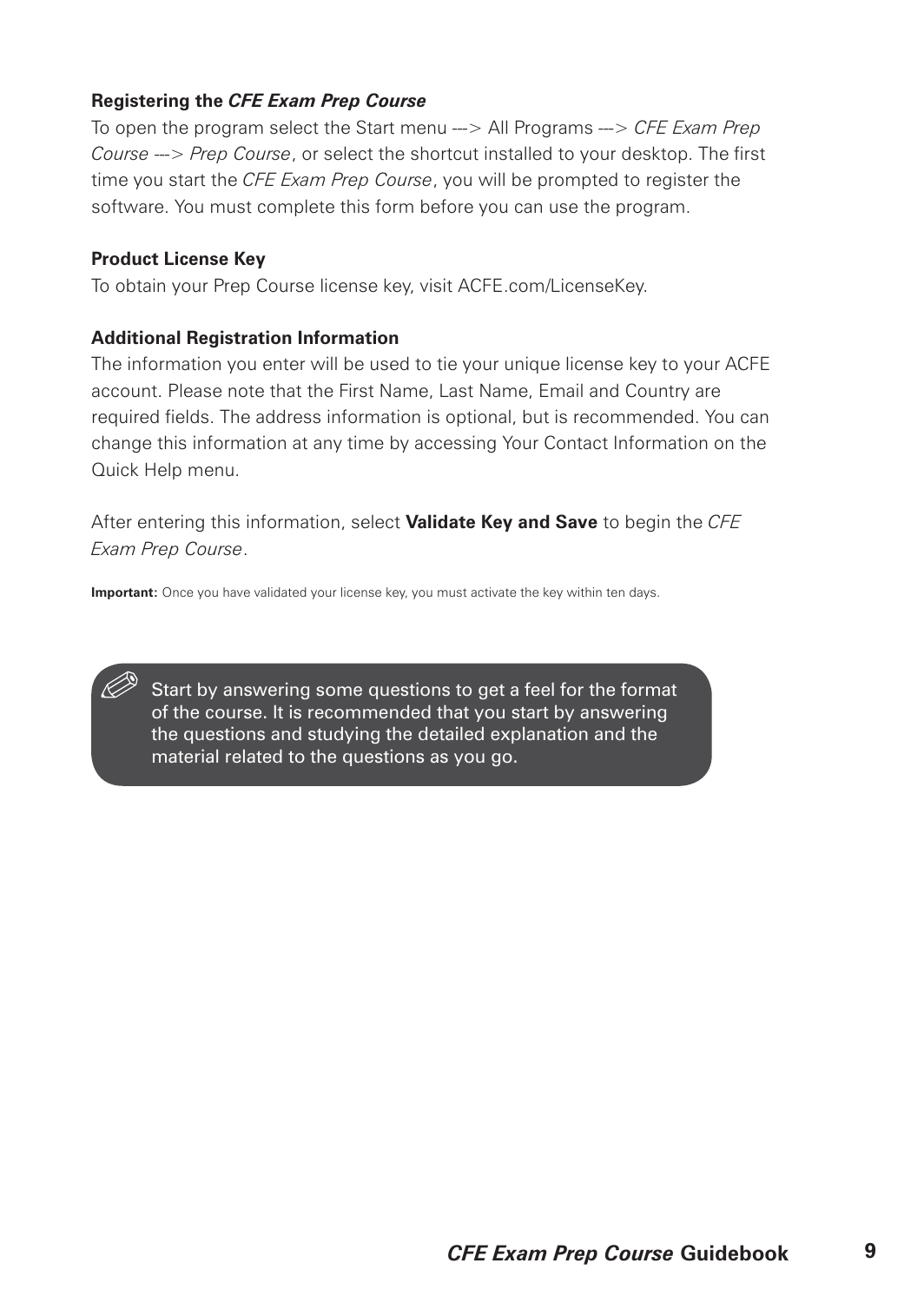## **Getting Started**

#### *CFE Exam Prep Course* **sections**

There are four main sections of the *CFE Exam Prep Course* and the CFE Exam:

- **Financial Transactions and Fraud Schemes —** Reviews the types of fraudulent financial transactions in accounting records. To pass this section, you will be required to demonstrate knowledge of basic accounting theory, numerous types of occupational and external fraud schemes and internal controls to prevent and detect fraud.
- **Law —** Ensures that you are familiar with the many legal ramifications of conducting fraud examinations, including criminal and civil law, rules of evidence, rights of the accused and accuser and expert witness matters.
- **Investigation —** Includes questions about interviewing, analyzing data, obtaining information from public records, tracing illicit transactions, evaluating deception and writing reports.
- **Fraud Prevention and Deterrence —** Tests your knowledge of why people commit fraud and what can be done to prevent it. Topics covered in this section include crime causation, white-collar crime, fraud prevention, fraud risk assessment and the ACFE Code of Professional Ethics.

#### **Subsection and Topics**

Each main section is divided into subsections and topics. You can view these subsections, topics and the number of questions in each by viewing the **Current Status** section on the **Home** tab.

#### **To see progress for each section, click the section name.**

| <b>SECTION</b>                           | REVIEW SESSION                                               | <b>PRACTICE EXAM</b> | CFE EXAM  |  |
|------------------------------------------|--------------------------------------------------------------|----------------------|-----------|--|
| Financial Transactions and Fraud Schemes | 0 correct of 600                                             | Not Taken            | Not Taken |  |
| Fraud Prevention and Determinee.         | 0 connect of 225                                             | Not Taken            | Not Taken |  |
| Investigation                            | 0 correct of 375<br><b>The Company's Company's Company's</b> | Not Taken            | Not Taken |  |
| Law.                                     | 0 correct of 300                                             | Not Taken            | Not Taken |  |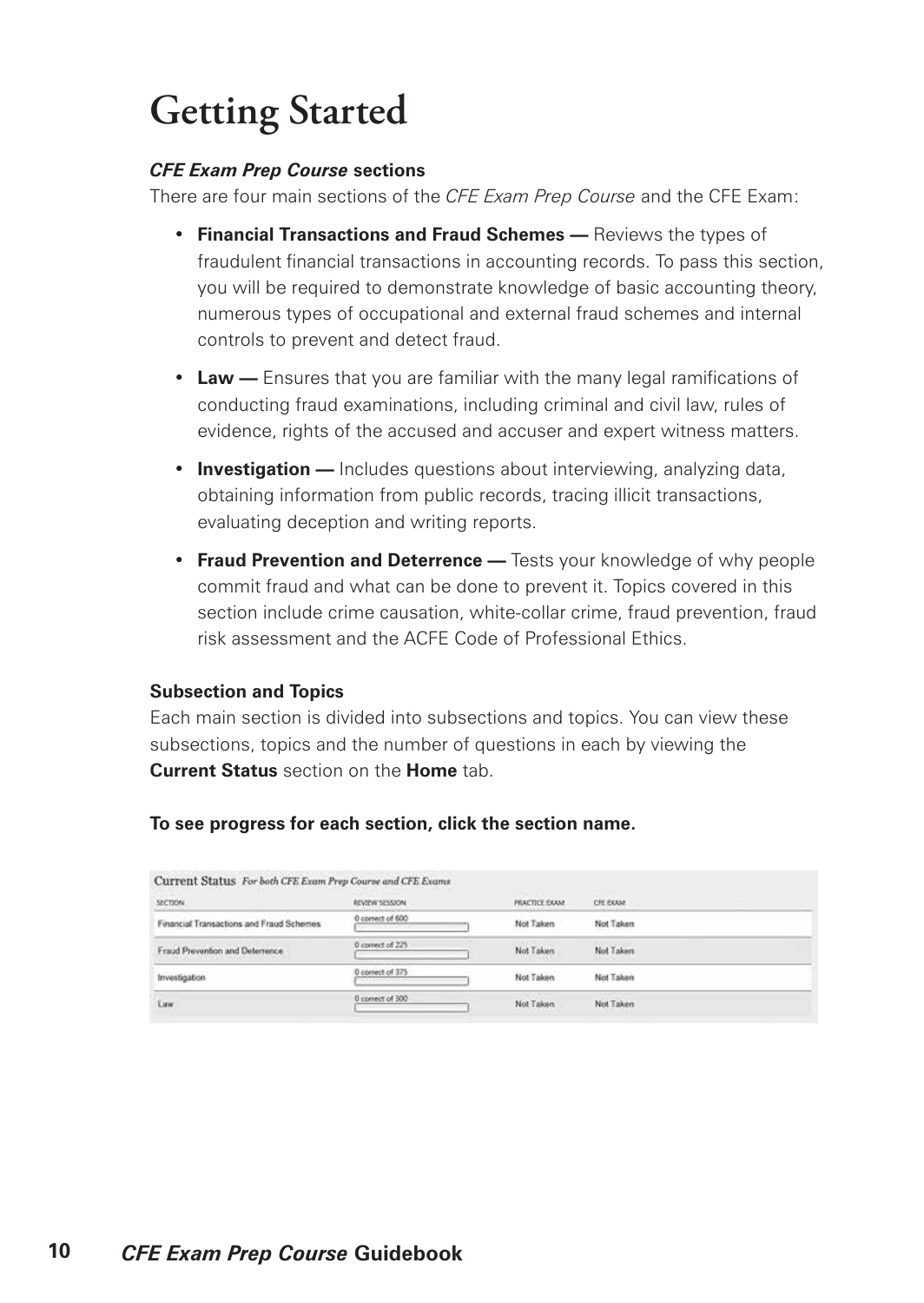|  |  | Current Status For both CFE Exam Prep Course and CFE Exams |
|--|--|------------------------------------------------------------|
|--|--|------------------------------------------------------------|

| SECTION                                  |                        | REVIEW SECSION   |           | PRACTICE EXAM      |       | CFE EXAM  |  |
|------------------------------------------|------------------------|------------------|-----------|--------------------|-------|-----------|--|
| Financial Transactions and Fraud Schemes |                        | 0 convect of 600 |           | Not Taken          |       | Not Taken |  |
| Sub Sections                             | <b>Percent Correct</b> | <b>Comect</b>    | Incorrect | <b>Linanceword</b> | Total |           |  |
| Accounting and Auditing                  | $0.0\%$                |                  | o         | 74                 | 74    | Not Taken |  |
| Occupational Fraud Schemes               | 0.0%                   |                  | o         | 168                | 168   | Not Taken |  |
| Other Fraud Schemes                      | 0.0%                   |                  | o         | 358                | 358   |           |  |
| Law.                                     |                        | O EXWING OF LOOP |           | Not Taken          |       | Not Taken |  |

#### **To see progress for each topic, select the subsection name.**

| <b>SECTION</b>                            | REVIEW SESSION              |                        |         | PRACTICE EXAM. | CFE EXAM.         |           |           |           |  |
|-------------------------------------------|-----------------------------|------------------------|---------|----------------|-------------------|-----------|-----------|-----------|--|
| Financial Transactions and Fraud Schemes  |                             | 0 connect of 600       |         |                | Not Taken         | Not Taken |           |           |  |
| Sab Sections:                             | <b><i>Parcent Comet</i></b> |                        | Correct | Incomet        | <b>Unanisemed</b> |           | Total     |           |  |
| Accounting and Auditing                   | 0.0%                        |                        |         | - 0            | 74                |           | 74        | Not Taken |  |
| Topics                                    |                             | <b>Percent Correct</b> |         | Correct        | Incomect          |           | Unannumed | Total     |  |
| <b>Basic Accounting Concepts</b>          |                             | $0.0\%$                |         | ٥              | 0                 | 18        |           | 18        |  |
| Introduction to Fraud Examination         |                             | 0.0%                   |         | o.             |                   | $-24$     |           | 24        |  |
| Manager's and Auditor's Responsibilities. |                             | $0.0\%$                |         | o              | 0                 | 32        |           | 32        |  |

#### **Completing the Pre-Assessment (Optional)**

The Pre-Assessment is optional and can only be taken one time. It is designed to identify your topical strengths and weaknesses.

Combined with the ACFE's Weekly Study Plans (pg. 12), the results of the Pre-Assessment will help you choose a study schedule to meet your certification goal. The time required to complete the pre-assessment will vary by user. On average, the pre-assessment should take roughly 30-60 minutes to complete.

#### **To start the Pre-Assessment:**

- 1. Select the Pre-Assessment tab.
- 2. Select **Start Assessment** in the lower right-hand corner of the page.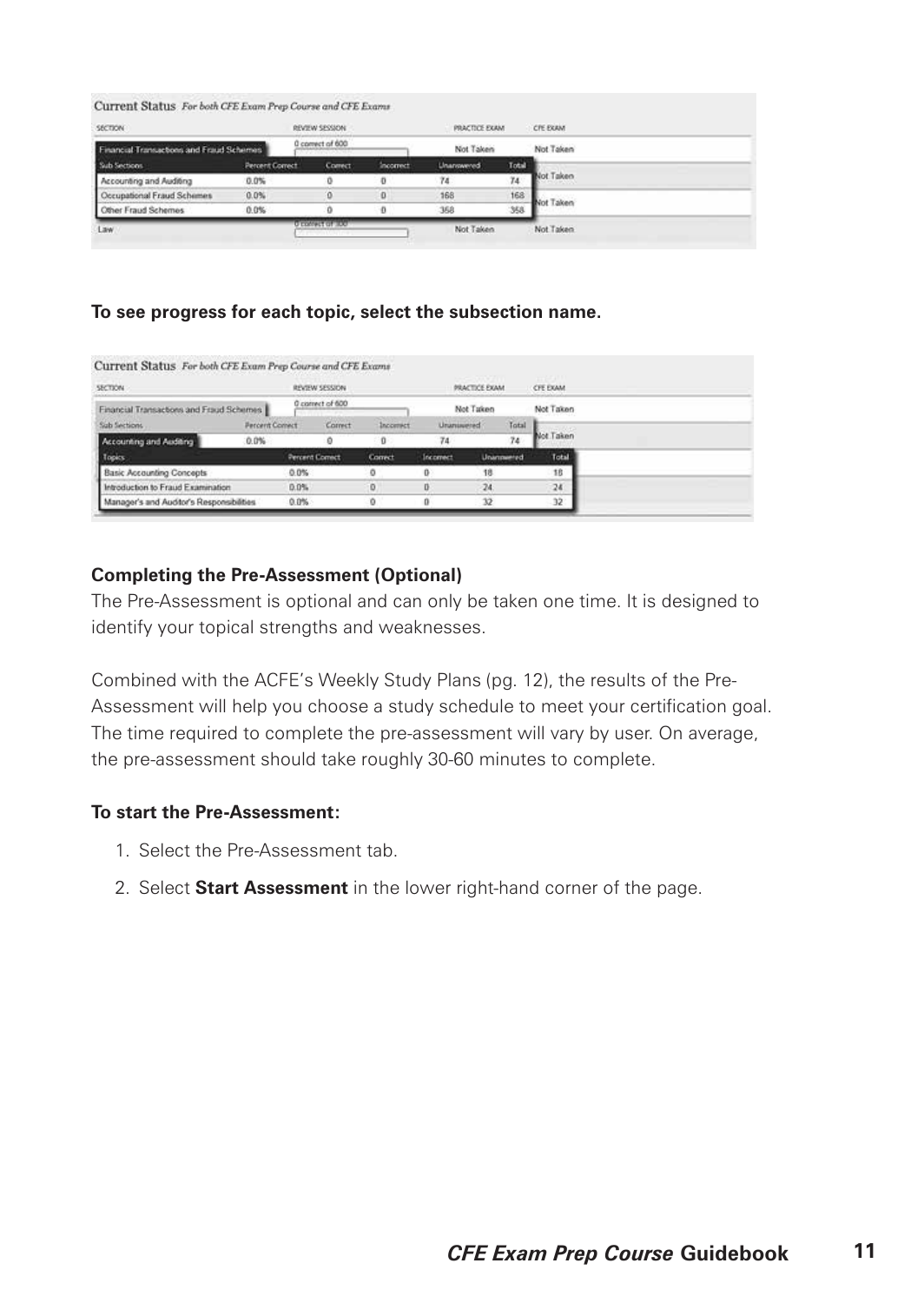# **Creating Your Weekly Study Plan**

#### **Determine Your Target Goal for Certification**

Before starting the *CFE Exam Prep Course*, it is important to set a target date for earning the CFE credential. All CFE candidates are required to pass a 500 question exam covering the four main areas of fraud examination, including Financial Transactions and Fraud Schemes, Law, Investigation and Fraud Prevention and Deterrence. Although the breadth of information covered in the CFE Exam can be intimidating, if you create a weekly study plan, you can be certified in as little as 90 days simply studying on your lunch hour.

Begin by choosing a study schedule you can fit into to your current schedule. Based on the suggested study times listed below, set a manageable goal for completing the *CFE Exam Prep Course* and CFE Exam.

| <b>Target Days to Completion</b> | <b>Study Time Required Per Week</b> |
|----------------------------------|-------------------------------------|
| 30 days                          | 15 hours                            |
| 60 days                          | 7.5 hours                           |
| 90 days                          | 5 hours                             |

#### **Set Your Target Dates in the** *CFE Exam Prep Course*

After installing the *CFE Exam Prep Course,* the **Getting Started** section offers you the option to set target dates for completion.

#### **Complete the Pre-Assessment**

After setting your target dates for completion, take the Pre-Assessment. The Pre-Assessment is designed to identify your topical strengths and weaknesses, which will allow you to structure your work with the *CFE Exam Prep Course* effectively and efficiently. The Pre-Assessment is optional, but is recommended, and will take 30- 60 minutes to complete (see page 11 to find out more about the Pre-Assessment).

#### **Complete Study Questions for Your Strongest Section**

After completing the Pre-Assessment, begin studying with your strongest section first. This way, you are studying your weaker areas closest to taking the exam.

As you complete the study questions, review the explanations for each question. If you're struggling with a particular topic, you can refer to the *Fraud Examiners Manual* for more information. You should also mark study questions that need additional review.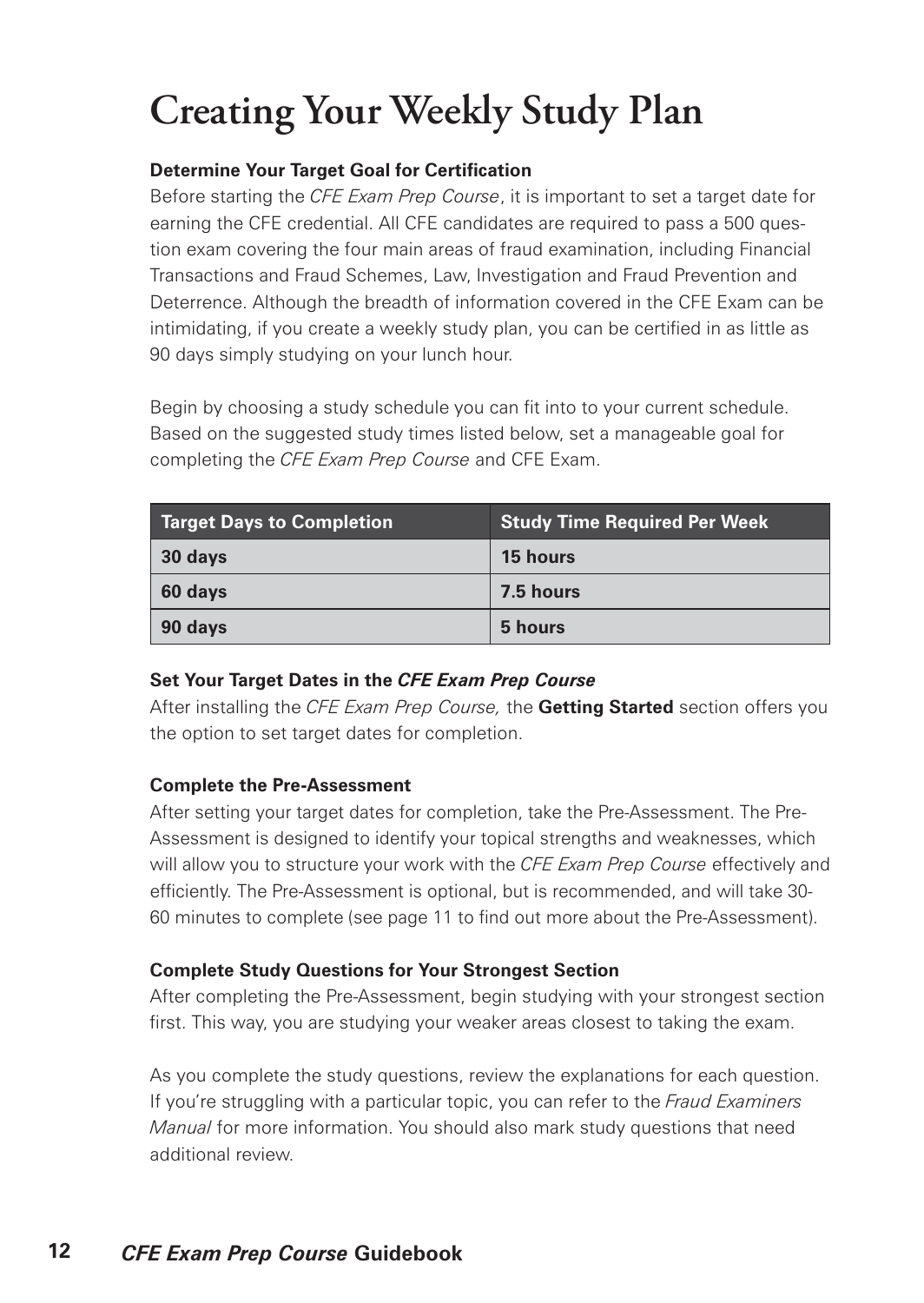#### **Take the Practice Exam**

After completing all the review questions, complete the practice exam. A minimum score of 85% is required to qualify for the Money-Back Pass Guarantee. To aid in your CFE Exam preparation, review the questions you missed on the practice exam.

#### **Complete the Remaining Sections**

Continue the same process, working from your strongest to weakest sections, until you have completed all four sections of the *Prep Course* and scored more than 85% on the practice exams.

#### **Final Review for the Exam**

Before starting a section on the CFE Exam, it is helpful to:

- Review any marked questions in the section you are planning to take.
- Retake the practice exam and review the results. Not only will you receive your overall score, but a score per subsection. If you scored less than 75% on a particular subsection, review these subsection in the *Prep Course* before taking the exam.

### **Starting a Review Session**

To begin a review session, click on the Review Sessions tab. You will then define your review session by choosing the section, subsection and topics covered and the structure of the review.

1. Select which section you would like to review. You can do so by using the drop-down menu on the right side of the screen.

| Define Your Review Session                                                               |                                           |  |
|------------------------------------------------------------------------------------------|-------------------------------------------|--|
| Value of the Carolina and Carolina and Carolina<br>WISHINGTON TANK UP OF ROTTER TAHRIST. | <b>Fraud Prevention and Deterrence</b>    |  |
| Review Session Status 0 correct of 225                                                   | Financial Transactions and Fraud Schemes. |  |
| and the company of the company of                                                        | Fraud Prevention and Deterrence           |  |
|                                                                                          | Investigation                             |  |
|                                                                                          | Line                                      |  |

2. Choose the topics to include in this review session. **Include All Topics** is selected by default. Uncheck the **Include all Topics** checkbox if you are interested in reviewing only certain subsections:

| 2. WHAT TOPICS DO YOU WANT TO INCLUDE FROM THIS SECTION? |          |           |                | To Include all topics          |   |    |           |                                   |   |         |
|----------------------------------------------------------|----------|-----------|----------------|--------------------------------|---|----|-----------|-----------------------------------|---|---------|
| <b>Fraud Prevention</b>                                  |          | $\cdot$ x | $^{\circ}$     | <b>Punishment and Ethics</b>   | v | ×  |           | <b>Understanding Crime</b>        |   | $\circ$ |
| [7] Fraud Prevention Programs                            | $\Omega$ | n         | $-44$          | [7] Ethics for Fraud Examiners | ö |    | 36        | V Criminology                     | o | 14      |
| <b>IZ Fraud Risk Assessment</b>                          |          |           | $0 \t 0 \t 38$ | [7] Punishment                 | o | O. | $12^{12}$ | <sup>[2]</sup> Occupational Fraud |   | 39      |
|                                                          |          |           |                |                                |   |    |           | 7 Organizational Crime            | o | $-30$   |
|                                                          |          |           |                |                                |   |    |           | 57 White-Collar Crime             | o | 13      |
|                                                          |          |           |                |                                |   |    |           |                                   |   |         |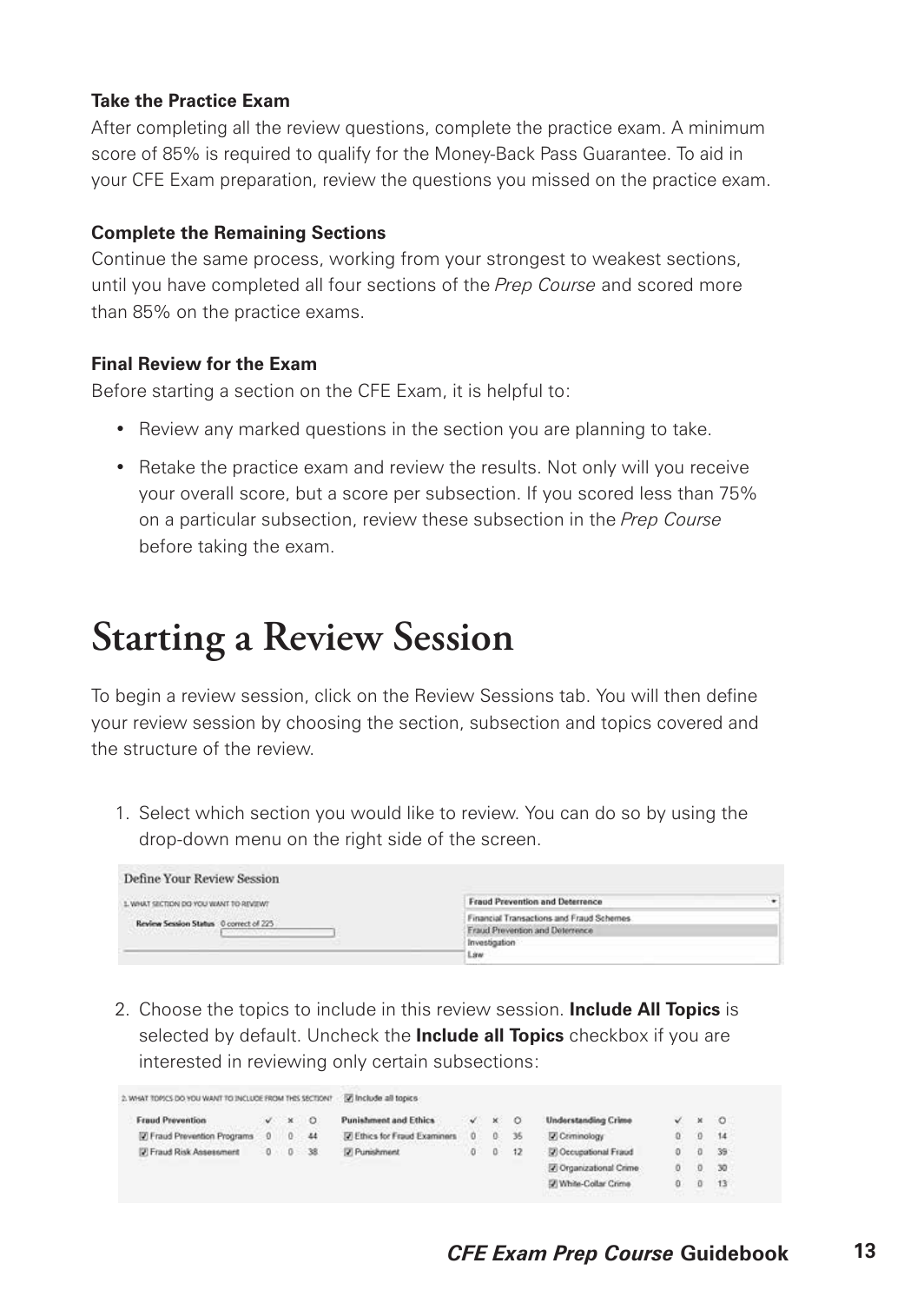3. Select the types of questions you would like to see in your review session. You can view unanswered questions, questions you've missed, questions you've marked for review, answers you got right or a combination of any of these options:

3. INCLUDE QUESTIONS PREVIOUSLY: [7] Unanswered [7] Incorrectly Answered [7] Marked [7] Correctly Answered

4. By limiting your review session, you can schedule a study session for a certain number of questions or for a pre-determined amount of time. This selection is optional and not required to start a review session:

**Start Review Session** 

5. Finally, select the **Start Review Session** button to begin:

### **Ending a Review Session**

To end a session, click the **End Review** button in the lower right-hand corner or select **Exit** from the menu at the top of the screen. If you have answered at least one question, a session report will automatically appear with your results from the current session.

**Note:** Individual session report summaries CANNOT be retrieved after the application is closed.

### **Marking Questions**

If you are having difficulty with a question, the Mark for Review function allows you to mark a question to revisit at a later time. To mark a question for review, click the **Mark for Review** checkbox when answering practice questions. **In Mark for Review** 

#### **To find Marked Questions:**

- 1. During a review session, you can select the **First Marked** button on any question: Previous **Next First Marked**
- 2. When defining a review session, you can choose to view **Marked Questions**:

3. INCLUDE QUESTIONS PREVIOUSLY: [7] Unanswered [7] Incorrectly Answered [7] Marked [7] Correctly Answered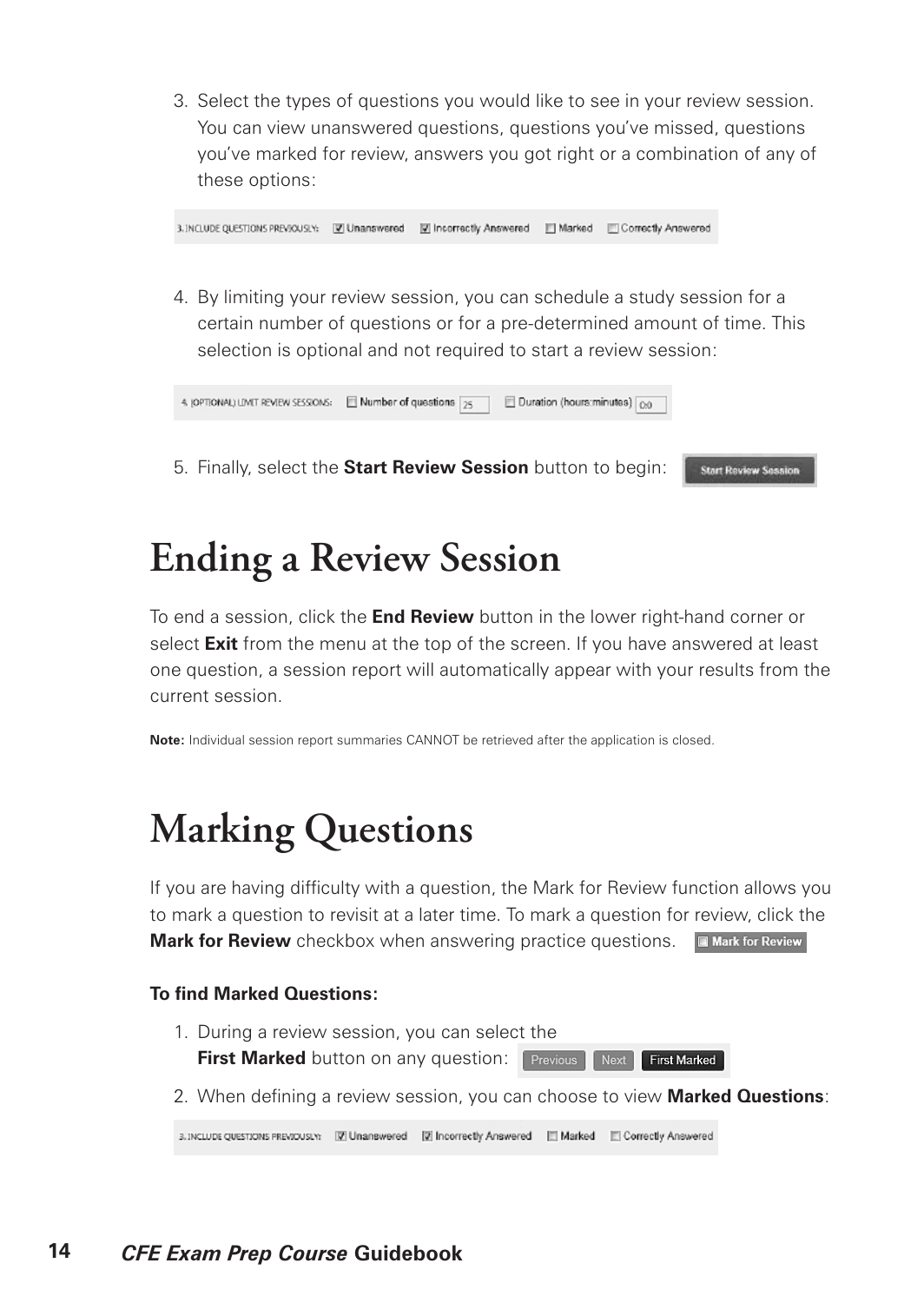# **Checking Your Progress**

Each main section includes subsections and topics — you can view these subsections, topics and the number of questions in each by viewing the **Current Status** section on the **Home** tab.

| <b>SECTION</b>                           | REVIEW SESSION   | <b>PRACTICE EXAM</b> | CFE EXAM<br><b>CONTRACTOR</b>         |  |
|------------------------------------------|------------------|----------------------|---------------------------------------|--|
| Financial Transactions and Fraud Schemes | 0 correct of 600 | Not Taken            | Not Taken                             |  |
| Fraud Prevention and Determince          | 0 convet of 225  | Not Taken            | Not Taken<br><b><i>CONTRACTOR</i></b> |  |
| Investigation                            | 0 correct of 375 | Not Taken            | Not Taken                             |  |
| Law.                                     | 0 correct of 300 | Not Taken            | Not Taken                             |  |

#### **To see progress for each section, click the section name.**

| SECTION                                  |                 | REVIEW SECSION   |                  | PRACTICE EXAM     |       | <b>CFE EXAM</b> |
|------------------------------------------|-----------------|------------------|------------------|-------------------|-------|-----------------|
| Financial Transactions and Fraud Schemes |                 | 0 convect of 600 |                  | Not Taken         |       | Not Taken       |
| Sub Sections                             | Percent Correct | <b>Comect</b>    | <b>Incorrect</b> | <b>Unannwered</b> | Total |                 |
| Accounting and Auditing                  | 0.0%            |                  | $\bf{0}$         | 74                | 74    | Not Taken       |
| Occupational Fraud Schemes               | 0.0%            | o                | o                | 168               | 168   | Not Taken       |
| Other Fraud Schemes                      | $0.0\%$         | o                | Ð                | 368               | 358   |                 |

#### **To see progress for each topic, select the subsection name.**

| SECTION.                                 |                             |                        | REVIEW SESSION   |          | PRACTICE EXAM.    | <b>CFE EXAM</b> |             |           |
|------------------------------------------|-----------------------------|------------------------|------------------|----------|-------------------|-----------------|-------------|-----------|
| Financial Transactions and Fraud Schemes |                             |                        | 0 connect of 600 |          | Not Taken         | Not Taken       |             |           |
| Sizb Sections                            | <b><i>Parcent Comet</i></b> |                        | Correct          | Incomett | <b>Unanisomed</b> |                 | Total<br>74 | Not Taken |
| Accounting and Auditing                  | 0.0%                        |                        |                  | $\theta$ | 74                |                 |             |           |
| Topics                                   |                             | <b>Percent Correct</b> |                  | Correct  | Incomect          |                 | Unannumed   | Total     |
| <b>Basic Accounting Concepts</b>         |                             | $0.0\%$                |                  | ٥        | 0                 | 18              |             | 18        |
| Introduction to Fraud Examination        |                             | 0.0%                   |                  | o.       | o                 | $-24$           |             | 24        |
| Manager's and Auditor's Responsibilities |                             | $0.0\%$                |                  | o        | 0                 | 32              |             | 32        |

Make sure you are consistently scoring 85% or higher in each section to ensure that you are ready for the exam.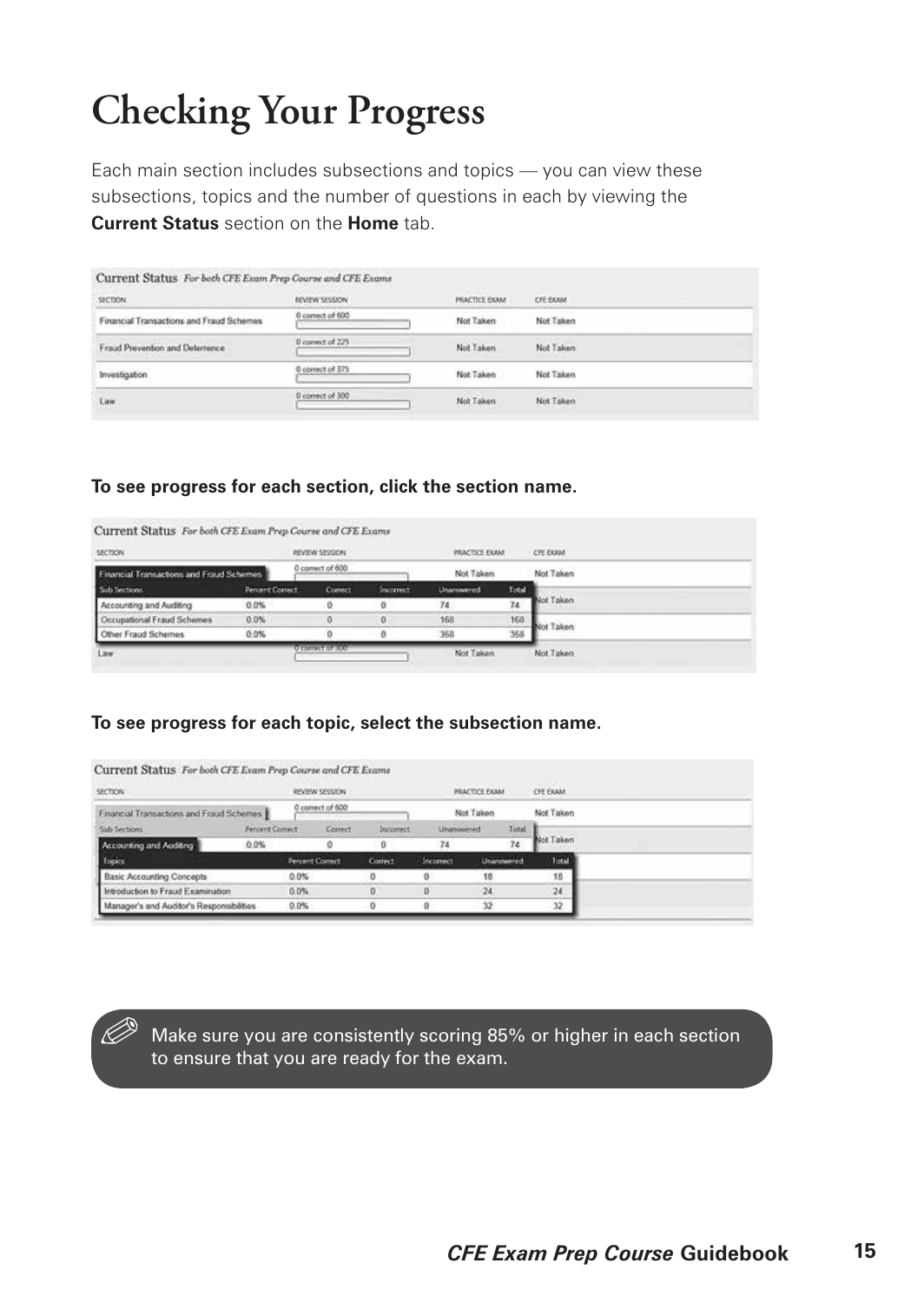## **Using the** *Fraud Examiners Manual*

An excellent reference guide to use while taking the *CFE Exam Prep Course* is the *Fraud Examiners Manual*. The *Fraud Examiners Manual*, regarded as the reference standard for the anti-fraud profession, is a comprehensive guide fully explaining the latest fraud examination techniques, methods and procedures.

A PDF of the manual is installed on your computer with the *Prep Course*. It is titled, "*2016 Fraud Examiners Manual*.*pdf*." You must use Adobe Acrobat Reader to view the file. If you do not have Adobe Acrobat installed, open the "AcroRead" folder on the CD and choose "setup.exe" to install the Reader software.

You may also print out all or part of the manual. Alternatively, a printed version of the *Fraud Examiners Manual* is available for purchase from the ACFE. You may also use the *Fraud Examiners Manual* as a reference tool separately from the *CFE Exam Prep Course*.

### **Practice Exams**

Practice exams simulate the experience of taking the CFE Exam. Each section contains 125 practice questions randomly selected from the corresponding section in the *CFE Exam Prep Course*.

Like the CFE Exam, the practice exams are timed. During a practice exam, you are allotted a maximum of 75 seconds to answer each question. You may go back and change an answer to a previously completed question as long as there is time left on the question timer.

#### **To Start a Practice Exam:**

- 1. Select **Practice Exam** from the navigation tabs.
- 2. On the left side of the screen, select the practice exam section you wish to complete.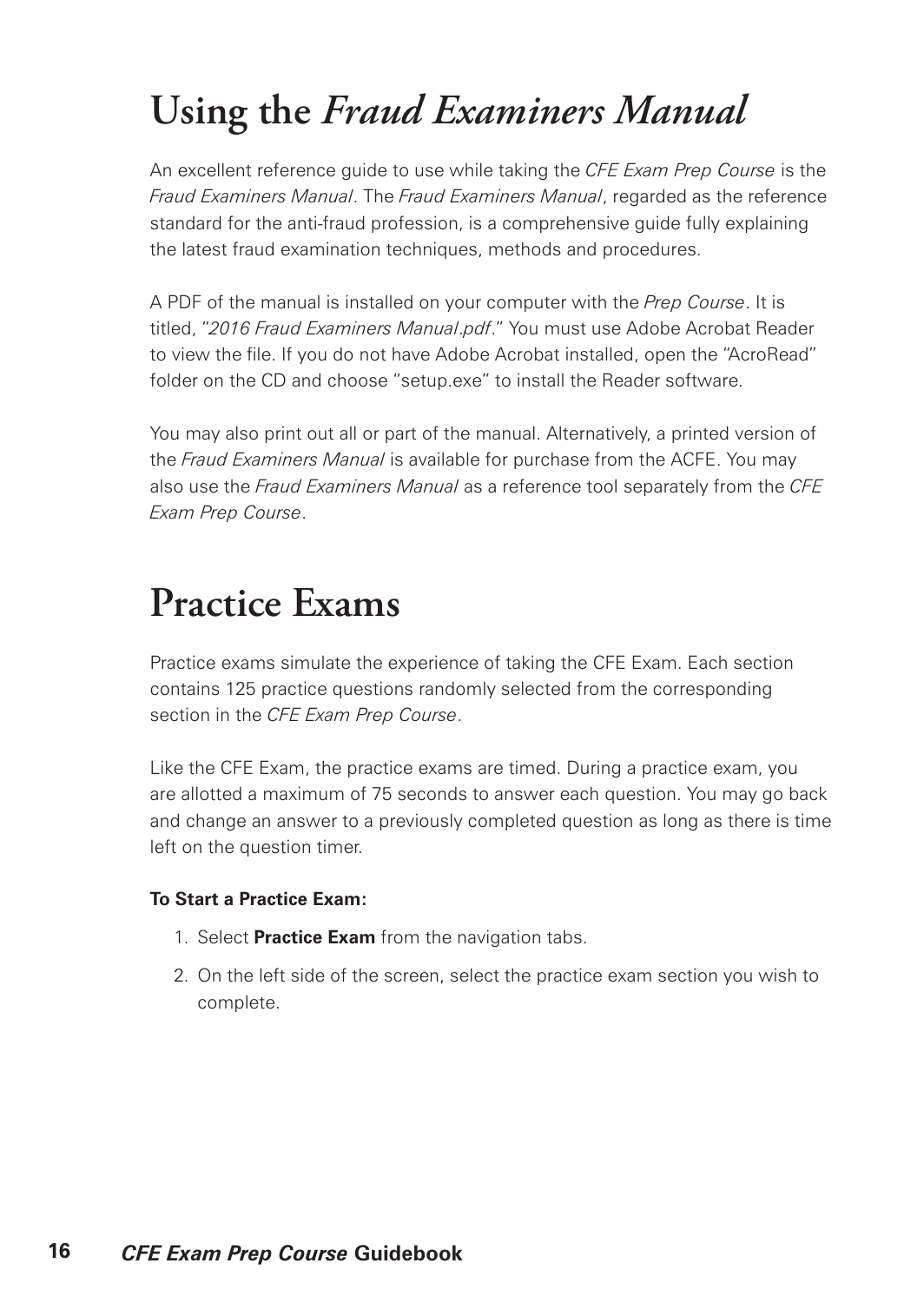# **Working on Two Computers**

The *CFE Exam Prep Course* gives you the flexibility to work on two computers. First, you must install the *CFE Exam Prep Course* program on both computers. Then you may export your progress file from one computer and transfer it to your second computer. This can be done by flash drive or by email. On the second computer, open the *CFE Exam Prep Course* application and import the file.

### **Exporting and Importing Your Progress File**

The Export Progress utility is used to export a record of your study progress from one computer to another and to create a file to send to the ACFE after the *Prep Course* requirements are fulfilled. It can also be used as a way to back up your progress as you work through the material.

#### **To Export Your Progress File:**

- 1. Click on the **Home** tab.
- 2. Access the **Utilities** section of the **Quick Help Menu** and select **Export Progress File**.
- 3. Select your save destination and enter the file name using firstname\_lastname\_MMDDYY.
- 4. You will receive notification confirming the export was successful.

#### **To import Your Progress File:**

- 1. Click on the Home tab.
- 2. Access the **Utilities** section of the **Quick Help Menu** and select **Import Progress File**.
- 3. Select the file from the location where you saved it and click **Open**.
- 4. Confirm that you wish to overwrite the previous progress file by selecting **Yes**.\*
- 5. You will receive notification confirming the import was successful.

\*You will not be able to retrieve the previous progress once you have overwritten the file.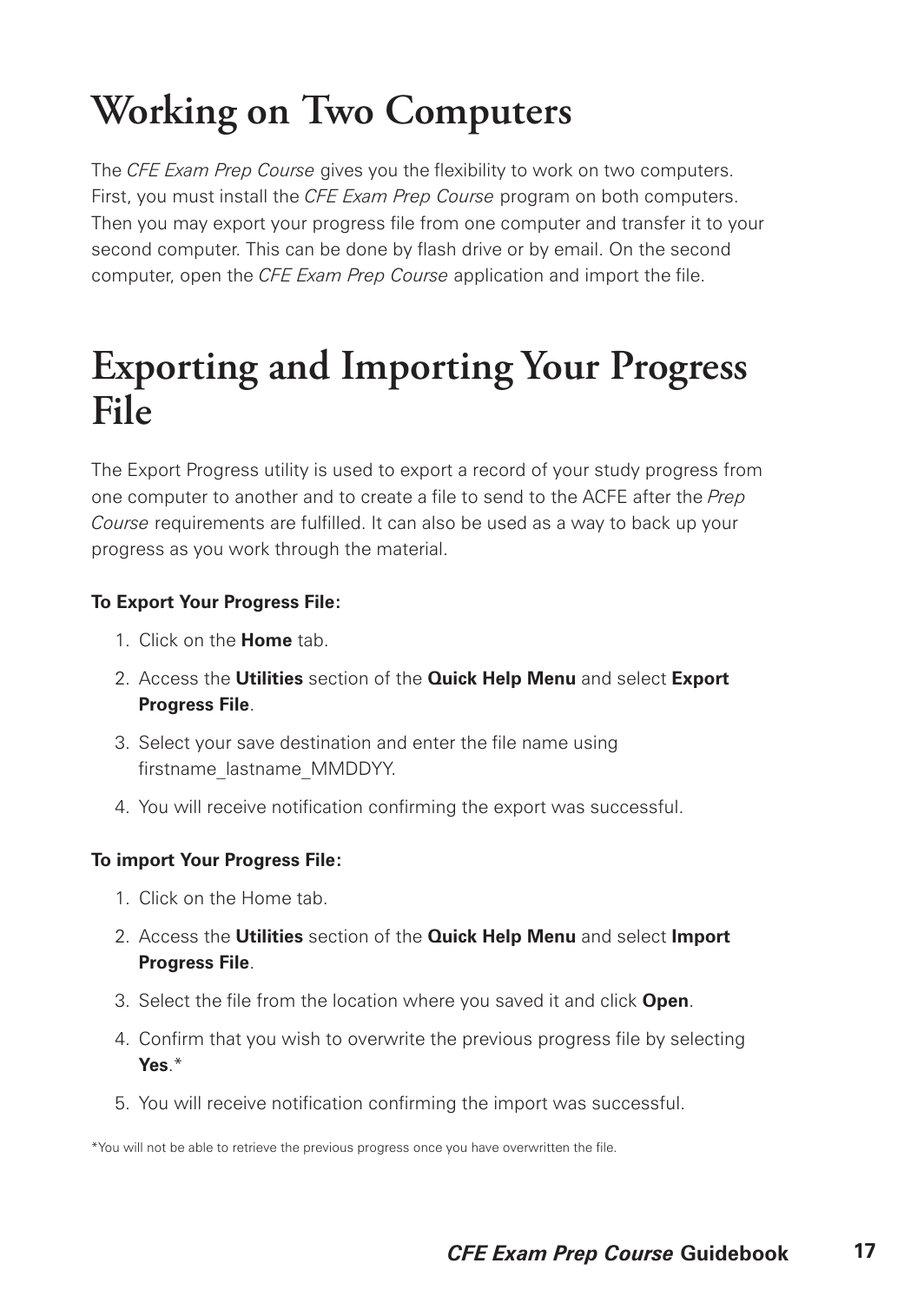# **Completing the** *CFE Exam Prep Course*

**To take the CFE Exam and qualify for the Money-Back Pass Guarantee (see pg. 19 for more details), you must take the following steps within one year of purchase:**

- 1. Complete all sections of the *CFE Exam Prep Course* by answering each question correctly.
- 2. Score at least 85% on the practice exam for each section.
- 3. Choose Request Exam Activation Key from the Quick Help Menu.
- 4. Take the CFE Exam within 90 days\* of completing Steps 1 and 2 above.

\*Completion date is recorded automatically by the software the day of the last completed practice exam, or on the date you answered all questions correctly — whichever is later.

# **Submitting Your CFE Exam Application**

To take the CFE Exam, you must submit a completed CFE Exam Application. To apply online, visit **ACFE.com/CFEExamApplication**.

You must submit your CFE Application with proof of your education, three CFE Candidate Recommendation Forms, a recent photograph and payment. A photocopy of transcripts or certificates of any degrees earned and professional certifications acquired are acceptable for proof of education.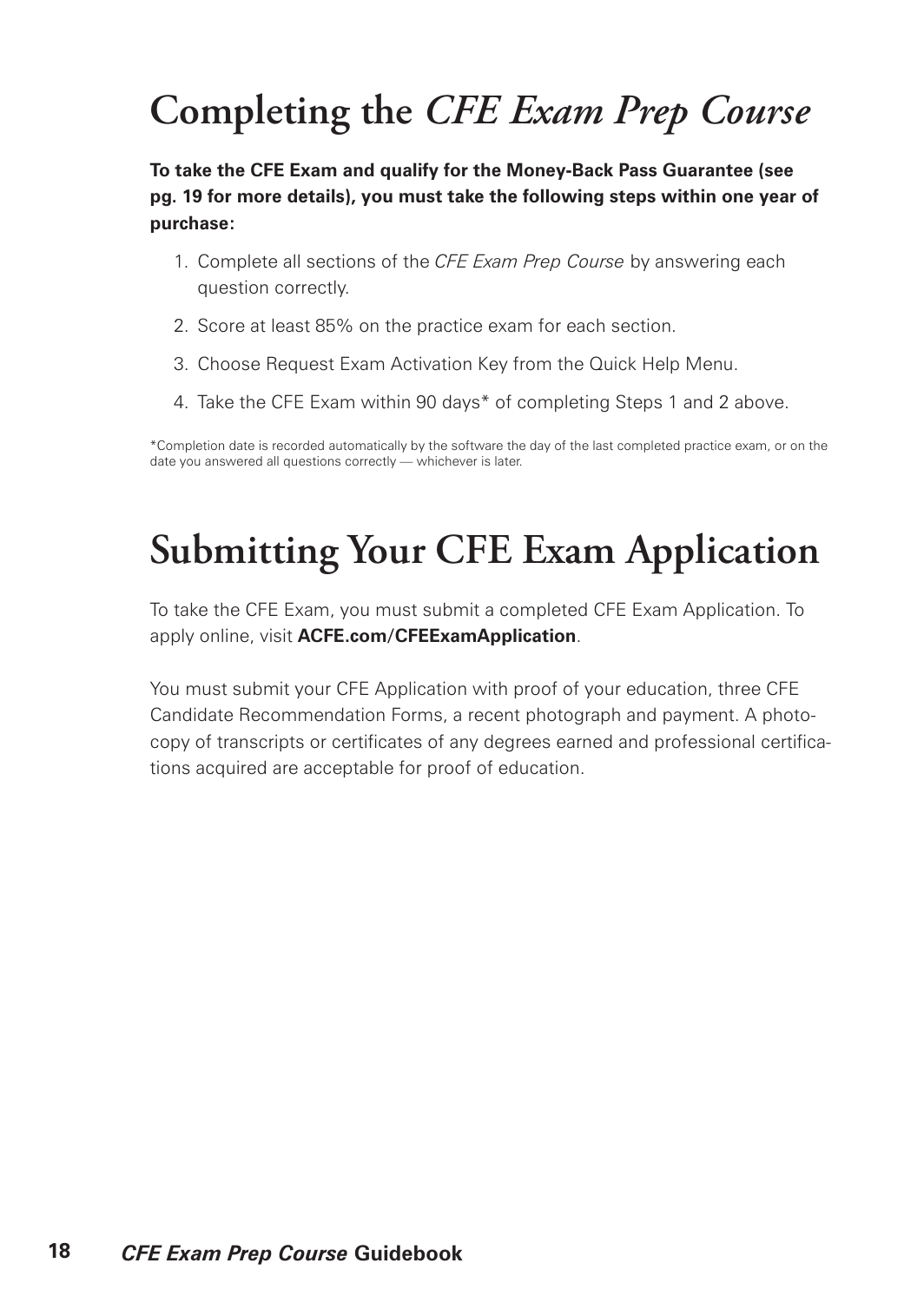# **The Money-Back Pass Guarantee**

#### **To qualify for the guarantee, you must meet the following conditions:**

- Correctly answer all questions in the *Prep Course* database at least once. If you incorrectly answer a question, it will return to the question pool and you will be asked the question again at a future time.
- As soon as you have answered all the *Prep Course* questions at least once and scored at least 85% on each practice exam, you may take the CFE Exam. However, you must complete the *Prep Course* within one year of the purchase date and finish the exam within 90 days of completing the *Prep Course*. Use the tear-off reminder card in the back of this guidebook to help you keep track of your purchase date.

**NOTE:** If you fail any of the four sections of the exam, you may retake those sections again at no additional cost. If you do not wish to retake the sections, then you may receive a refund of the purchase price of the *CFE Exam Prep Course* software. (Please note that if you received/purchased this software in connection with a special offer, such as a bundle or as part of a live instructional program, you may only receive a refund of that portion of the purchase price that is allocated to the *Prep Course* software.)

### **Accessing the CFE Exam**

#### **To Open the CFE Exam:**

- **Launch CFE Exam** on the **Quick Help Menu**;
- Double click the CFE Exam desktop icon; or
- Under the Start Menu, select All Programs ---> *CFE Exam Prep Course* ---> CFE Exam.

#### **Requesting Your Exam Key:**

- 1. Select **Request Exam Activation Key** located under CFE Certification on the **Quick Help Menu**.
- 2. If you've completed the *CFE Exam Prep Course,* verify that your email address is correct and click **Submit Request**.
- 3. You will receive confirmation that your Exam Key Request was successfully sent. Please allow 3-5 business days for the Exam Key to arrive.

**NOTE:** If you are requesting your exam key before meeting the Money-Back Pass Guarantee requirements, the system will provide you with a warning message before proceeding. If you would like to waive the Money-Back Pass Guarantee, choose **Submit Request.**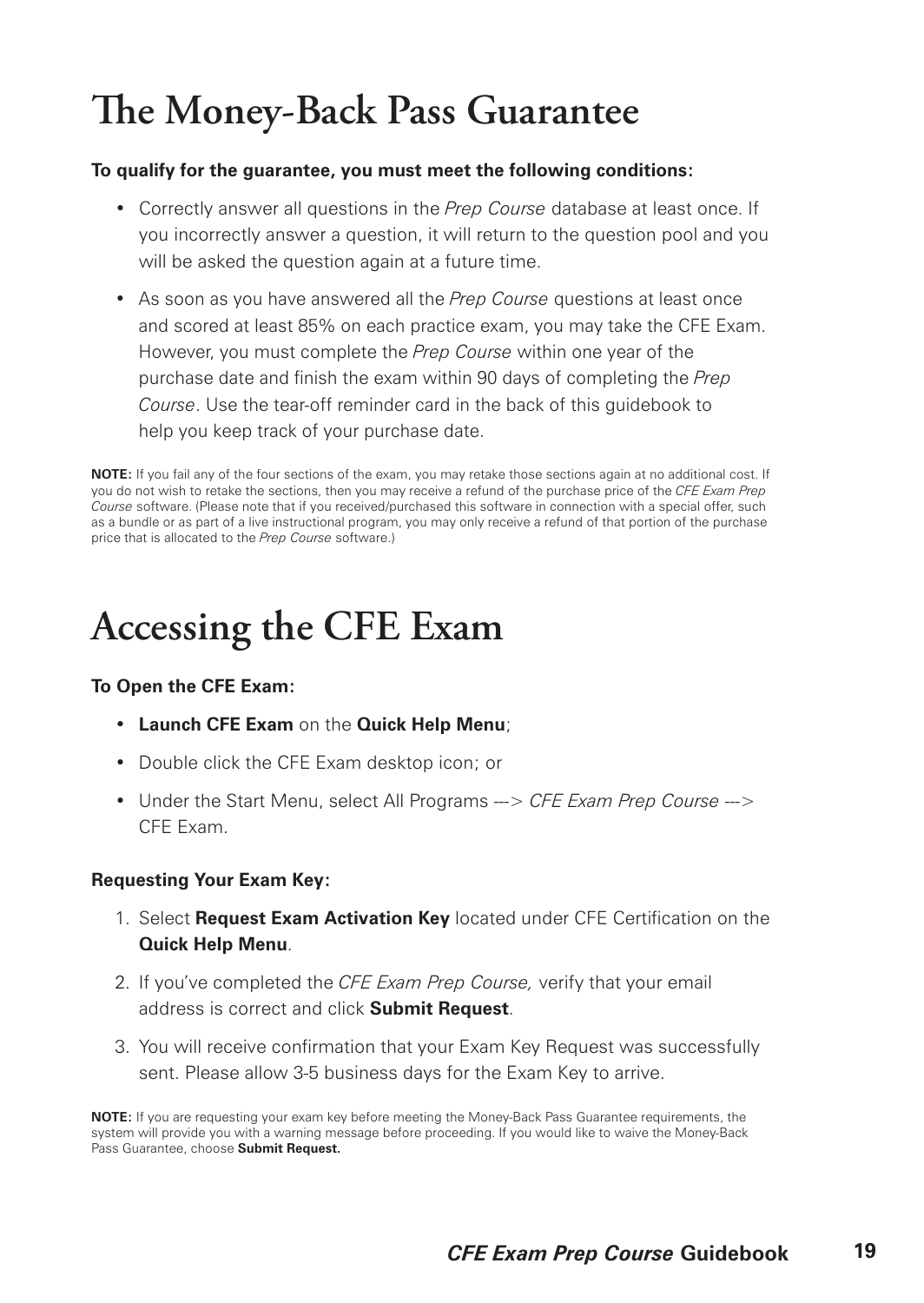# **About the CFE Exam**

All CFEs are required to pass the CFE Exam in order to earn their CFE credential. The CFE Exam is administered via computer so you can take it at a convenient time.

The CFE Exam contains 500 multiple choice and true/false questions designed to test your knowledge in four areas:

- Financial Transactions and Fraud Schemes
- Law
- Investigation
- Fraud Prevention and Deterrence

# **Additional Study Resources and Support**

The ACFE has numerous resources to assist you through the process of obtaining your CFE credential. Take advantage of these resources today.

- **Find a CFE in Your Area —** Locate a CFE in your area to learn more about the certification process and the benefits of becoming a CFE. You can also meet mentors and study with others in your local ACFE chapter. To use either of these services, visit the ACFE website at ACFE.com and click on the "Fraud Resources" link.
- **A Dedicated Coach —** The CFE Coach is dedicated to providing you with the encouragement and support you need throughout the certification process. This ACFE staff member works exclusively with members who are preparing for the CFE Exam. Email: **CFECoach@ACFE.com**.
- **Discussion Forums —** ACFE members can visit the *CFE Exam/Prep* discussion forum to post questions online and receive feedback from other members and ACFE staff. The discussion forums are located in the Members Only section of ACFE.com.
- *CFE Exam Coach* **E-Newsletter —** Containing study tips, practice questions, suggestions from members who have taken the exam and more, this monthly e-newsletter is a useful tool for anyone pursuing the CFE certification. Be sure to keep your email address updated with the ACFE to receive this valuable tool.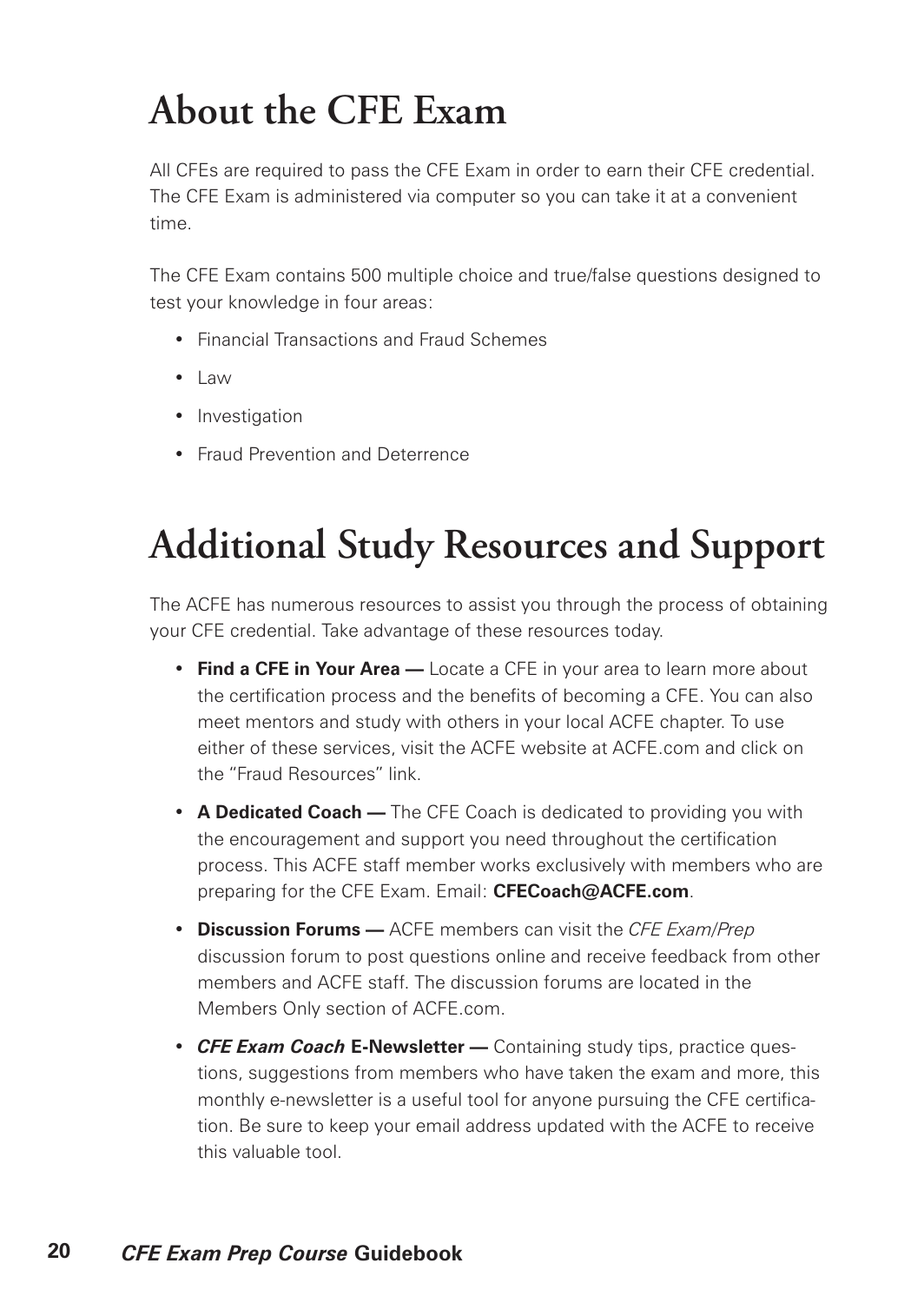- *CFE Exam Review Course* **—** Prefer a classroom environment? This 3½-day, instructor-led course provides the essentials needed to pass the CFE Exam and become a Certified Fraud Examiner. This course, in combination with the *CFE Exam Prep Course* software, will provide you with an unbeatable combination for passing the exam.
- **Support Staff —** The ACFE staff will be happy to help you with technical support issues or any other questions you may have. Contact an ACFE Member Services Representative at (800) 245-3321 / +1 (512) 478-9000 between 8 a.m. – 5 p.m. CST or by email at **MemberServices@ACFE.com**.

### **Continuing Professional Education Credits**

If you complete the *CFE Exam Prep Course,* you may earn 35 Continuing Professional Education (CPE) credits. Due to changes in NASBA's CPE standards, we are not issuing NASBA-compliant CPE credits for this course; however, your local licensing body may still grant CPE credit. Please contact the organization for which you plan to claim CPE credit to determine if it will grant CPE hours for completion of this course.

#### **To Claim CPE Credit**

To earn CPE credit, you must complete each section of the *CFE Exam Prep Course* by answering each question correctly at least once AND you must score at least 85% on each of the practice tests for the four major subject areas (Financial Transactions and Fraud Schemes, Law, Investigation and Fraud Prevention and Deterrence). If you are currently not a CFE, CPE credits earned before obtaining the CFE cannot be claimed in the future.

#### **Maintaining Your CFE Credential**

All CFEs must exemplify the highest moral and ethical standards and must agree to adhere to the Code of Professional Ethics. CFEs are also required to complete at least 20 hours of CPE per 12 months. At least 10 hours of CPE credit must be fraud-related and at least two hours must relate directly to Ethics. CFEs must certify their compliance with CPE requirements on an annual basis by their anniversary date. For more information, visit ACFE.com/CPE.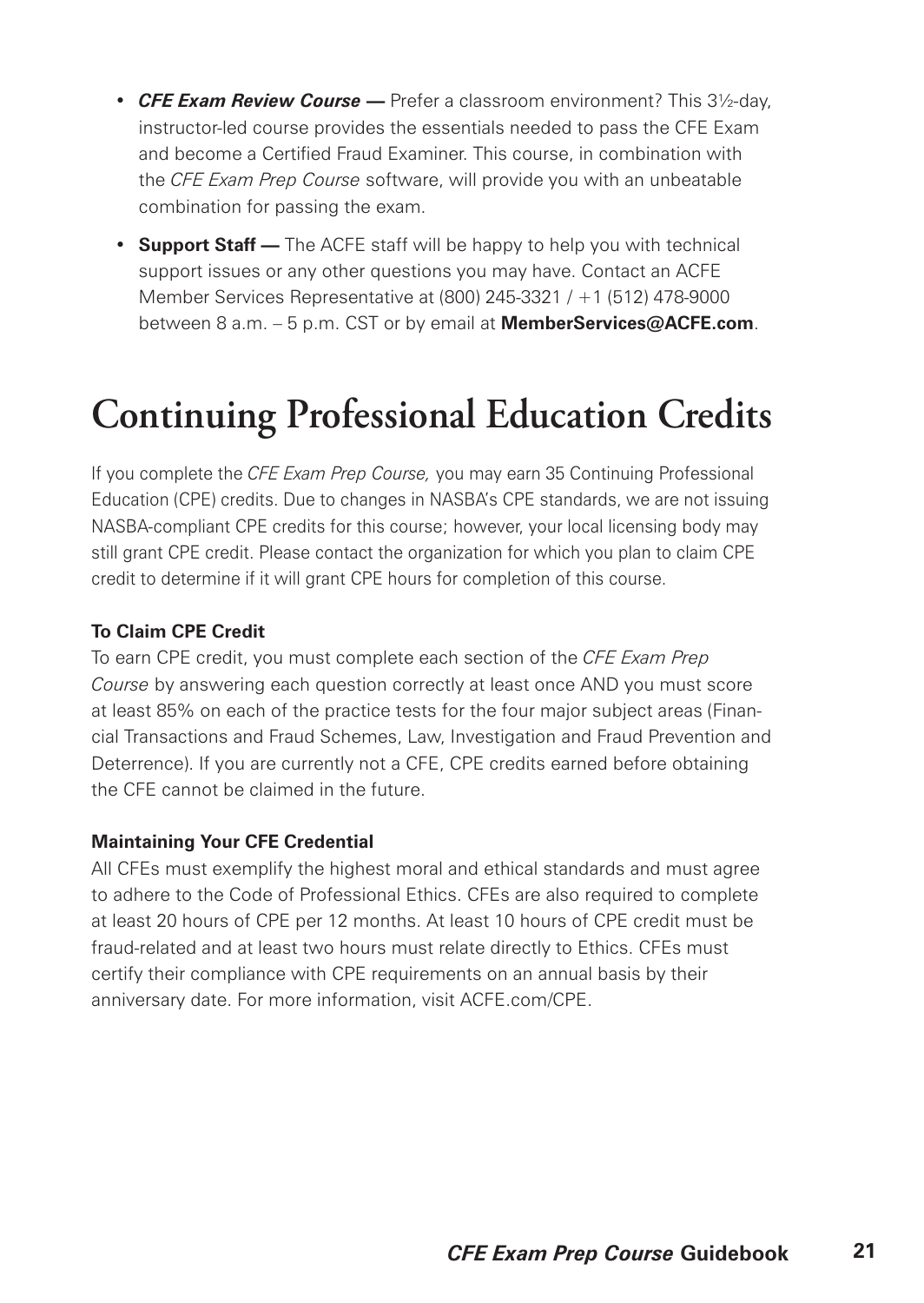# **Technical Support**

To report an issue in the *Prep Course* software, access the **Report an Issue Utility** on the **Quick Help Menu**. The types of issues you can report from this utility include a bug, incorrect answer, typographical error or general comment. If your issue is related to a specific question, please include the question number and any other details you have about the issue. You may be contacted by the ACFE if any additional information is necessary.

For additional support, you can also contact an ACFE Member Services Representative directly at (800) 245-3321 / +1 (512) 478-9000 between 8:00 a.m.- 5:00 p.m. Central Time or by email at **MemberServices@ACFE.com**.

### **End User License Agreement**

This End-User License Agreement ("EULA") is a legal agreement between you (either an individual person or a single legal entity, who will be referred to in this EULA as "You") and the Association of Certified Fraud Examiners, Inc. ("ACFE") for your use of the ACFE Software Product that accompanies this EULA. For purposes of this EULA, the term "Software Product includes:

- the "Software" (meaning computer programs contained in the accompanying product, including, but not limited to, codes, techniques, software tools, formats, designs, methods, processes, know-how and ideas; and any and all copies, modifications, upgrades, enhancements, and new releases thereof made or acquired by You);
- the "Content" (meaning the educational content contained in the accompanying product, including but not limited to the database of test questions, the Fraud Examiners Manual, and other exam preparatory materials, whether in printed or electronic form);
- any other printed materials, associated media, or electronic documentation contained in the accompanying product.

#### **ACCEPTANCE OF TERMS**

BY INSTALLING, COPYING OR OTHERWISE USING THE SOFTWARE PRODUCT, YOU ACCEPT AND AGREE TO THE TERMS OF THIS EULA. IF YOU DO NOT ACCEPT OR AGREE TO THE TERMS OF THIS EULA, DO NOT INSTALL OR USE THIS SOFTWARE PRODUCT. PROMPTLY RETURN THIS SOFTWARE PRODUCT TO ACFE WITHIN 30 DAYS OF RECEIPT ALONG WITH ANY OTHER MATERIALS RECEIVED UNOPENED AND UNUSED AND YOU WILL RECEIVE A FULL REFUND LESS SHIPPING AND HANDLING.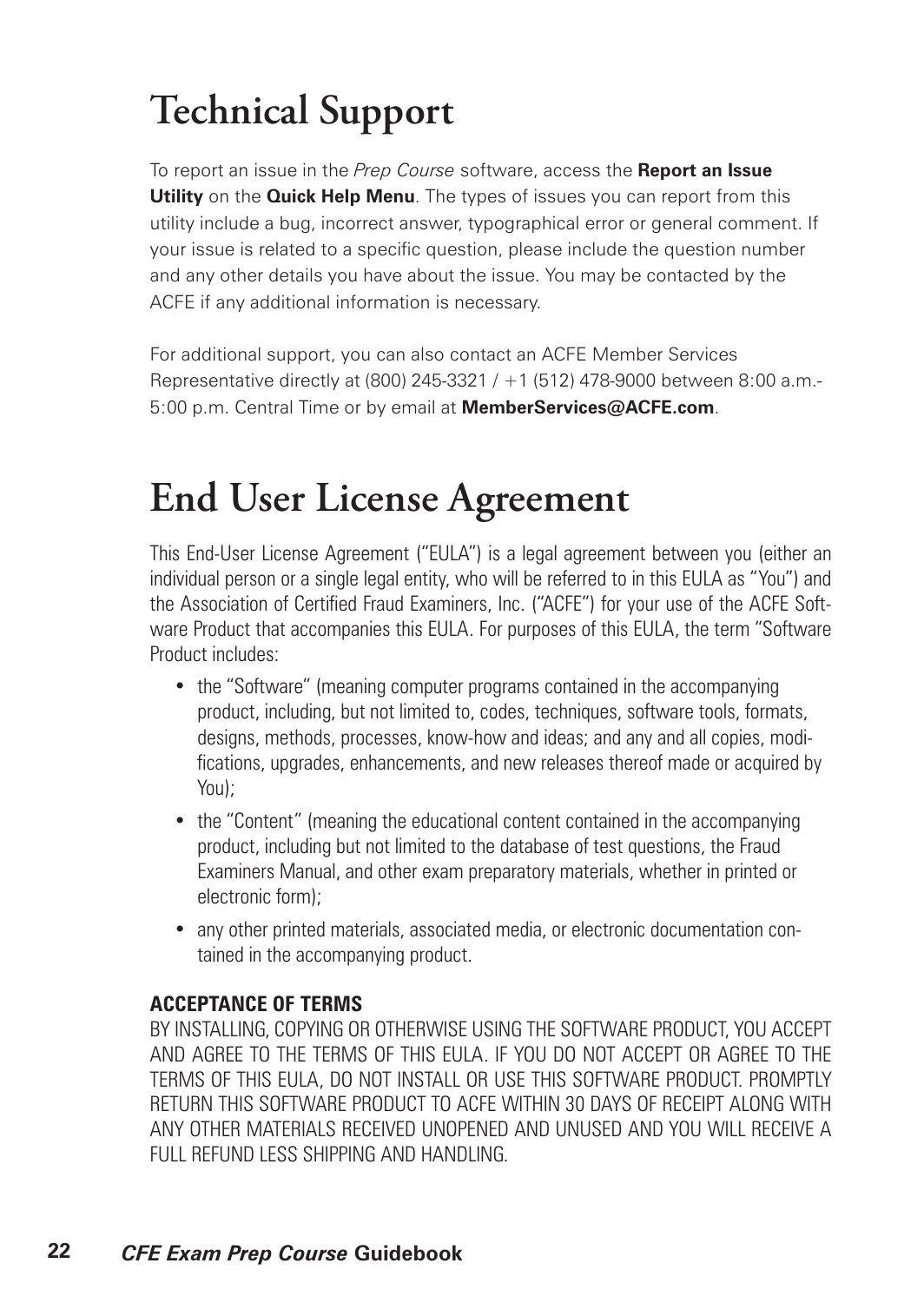#### **GRANT OF LICENSE**

The Software Product is licensed, not sold, to You for a period not to exceed one year from the date on which you receive the Software Product. ACFE grants You and You hereby accept, without the right to sublicense, a limited, revocable, nontransferable, nonexclusive license to install and use the Software Product solely for its intended purposes as a singleuser exam preparation tool. You may install and use the Software Product on up to two devices at a time, provided that each copy of the Software Product is used exclusively by a single individual user. Once You have passed all four portions of the CFE Exam, the database of test questions on this Software Product will be disabled and You will no longer be able to access them; however, You will still be able to access the Fraud Examiners Manual.

At NO time does this license grant You the right to provide or permit a copy of the Software Product or any portion of the Software or Content to be removed or used by someone other than the single user. You may not share, license, sublicense, sell, disclose, publish, lend, rent, create derivative works, lease or otherwise transfer the Software Product or any portion of the Software or Content to any third party without the express prior written consent of ACFE. Any copy of the Software Product or of any portion of the Software or Content made by You will be the property of ACFE and is subject to this EULA. This license will terminate automatically if You use or permit the use of the Software Product or any portion of the Software or Content in any manner not permitted by this EULA. In the event of such termination, You will immediately return to ACFE or destroy the Software Product. You may not: (i) modify any Software or Content other than for Your own use in accordance with this EULA; (ii) disassemble, reverse engineer, decompile or otherwise attempt to discover the source code to any Software; (iii) translate or create any derivative work based on any Software or Content; (iv) copy or reproduce any Software or Content, except as expressly permitted by this EULA; (v) operate any Software on more than one computer at a time.

#### **PROPRIETARY RIGHTS**

The Software Product, as well as the Software and the Content, involve valuable copyright, trade secrets, trademark, and other proprietary rights which belong exclusively to ACFE and are protected by applicable copyright laws and international copyright treaties, as well as other intellectual property laws and treaties. ACFE reserves all rights in and to the Software Product, the Software and the Content except those which are expressly granted by this EULA. No title to or ownership of the Software Product, the Software or the Content is transferred to You. You will not infringe, and will take appropriate steps for the protection of such rights. You may not remove, obscure or alter any notice of copyright, trademark, trade secret or other proprietary rights relating to or appearing anywhere on the Software Product, the Software or the Content. ACFE may at any time replace, modify, enhance, or otherwise change any portion of the Software Product. You will not authorize anyone else to do anything prohibited by this EULA.

#### **LIMITED WARRANTY**

ACFE warrants solely to the person who directly acquires each license from ACFE (and not to any transferee of the person who directly acquires each license from ACFE) that (i) it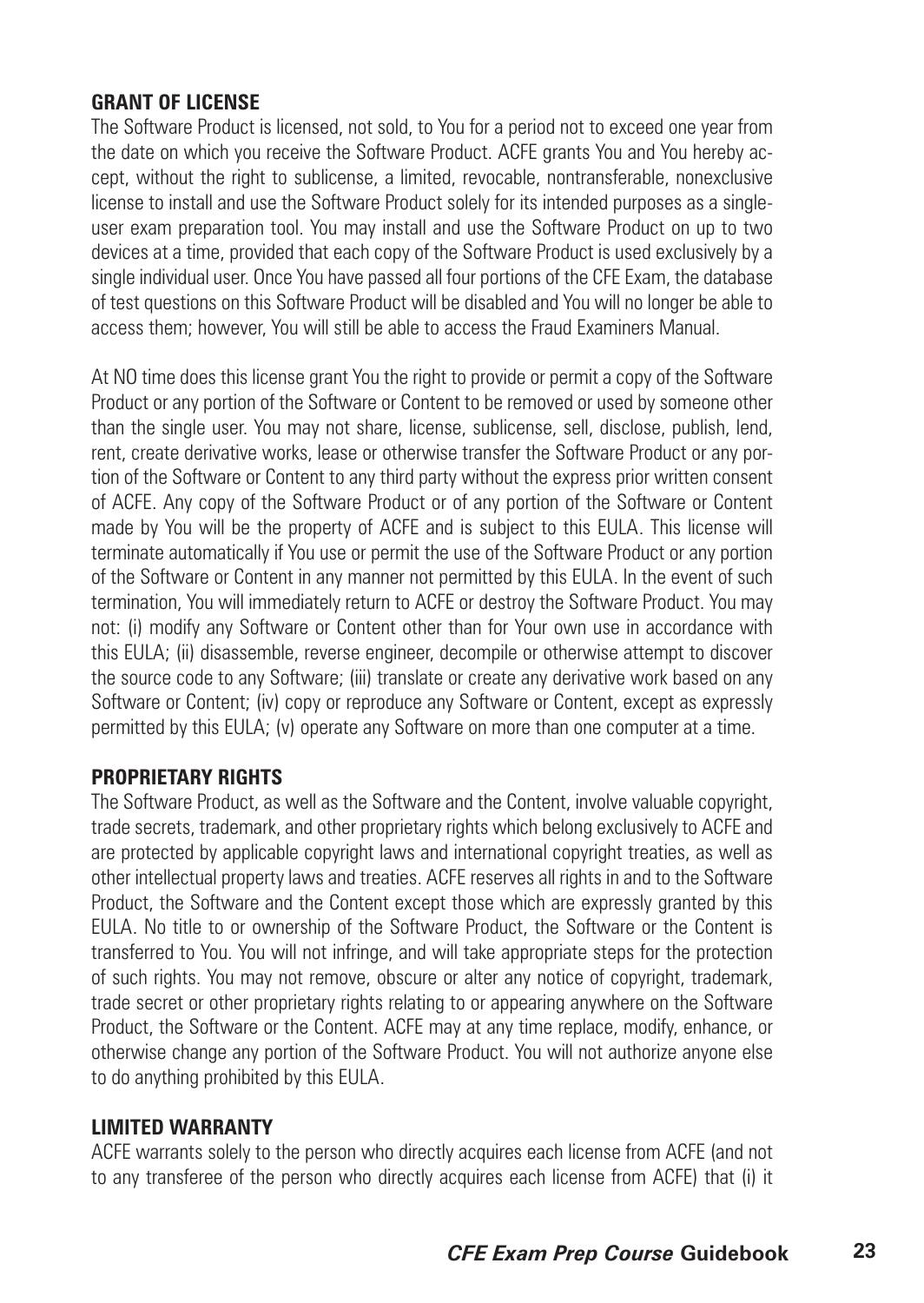has full right and authority to enter into this Agreement; and (ii) the Software Product will perform substantially in accordance with the accompanying specifications published by ACFE for a period of one year from the date of receipt. If an implied warranty or condition is created by your state/jurisdiction and federal or state/provincial law prohibits disclaimer of it, you also have an implied warranty or condition, BUT ONLY AS TO DEFECTS DISCOVERED DURING THE PERIOD OF THIS LIMITED WARRANTY (ONE YEAR). AS TO ANY DEFECTS DIS-COVERED AFTER THE ONE YEAR PERIOD, THERE IS NO WARRANTY OR CONDITION OF ANY KIND. Some states/jurisdictions do not allow limitations on how long an implied warranty or condition lasts, so the above limitation may not apply to you.

#### **YOUR EXCLUSIVE REMEDY**

ACFE's and its suppliers' entire liability and your exclusive remedy shall be, at ACFE's option, subject to applicable law, (a) return of the price paid (if any) for the Software Product, or (b) repair or replacement of the Software Product that does not meet the Limited Warranty, provided that the defective Software Product is returned to ACFE with a copy of your receipt. You will receive the remedy elected by ACFE without charge, except that you are responsible for any expenses you may incur (e.g. cost of shipping the Software Product to ACFE). This Limited Warranty is void if failure of the Software Product has resulted from accident, abuse, misapplication, abnormal use or a virus. Any replacement Software Product will be warranted for the remainder of the original warranty period or thirty (30) days, whichever is longer. To exercise your remedy, contact ACFE Member Services at the address set forth in the documentation included in the Software Product or on www. ACFE.com.

#### **DISCLAIMER OF WARRANTIES**

THE LIMITED WARRANTY THAT APPEARS ABOVE IS THE ONLY EXPRESS WARRANTY MADE TO YOU AND IS PROVIDED IN LIEU OF ANY OTHER EXPRESS WARRANTIES (IF ANY) CREATED BY ANY DOCUMENTATION OR PACKAGING. EXCEPT FOR THE LIMITED WARRAN-TY AND TO THE MAXIMUM EXTENT PERMITTED BY APPLICABLE LAW, ACFE AND ITS SUP-PLIERS PROVIDE THE SOFTWARE PRODUCT AND SUPPORT SERVICES (IF ANY) AS IS AND WITH ALL FAULTS, AND HEREBY DISCLAIM ALL OTHER WARRANTIES AND CONDITIONS. EITHER EXPRESS, IMPLIED OR STATUTORY, INCLUDING, BUT NOT LIMITED TO, ANY (IF ANY) IMPLIED WARRANTIES, DUTIES OR CONDITIONS OF MERCHANTABILITY, OF FITNESS FOR A PARTICULAR PURPOSE, OF ACCURACY OR COMPLETENESS OR RESPONSES, OF RE-SULTS, OF WORKMANLIKE EFFORT, OF LACK OF VIRUSES AND OF LACK OF NEGLIGENCE, ALL WITH REGARD TO THE SOFTWARE PRODUCT, AND THE PROVISION OF OR FAILURE TO PROVIDE SUPPORT SERVICES. ACFE DOES NOT WARRANT THAT THE SOFTWARE PROD-UCT IS FREE FROM ALL BUGS, ERRORS AND OMISSIONS. ALSO, THERE IS NO WARRANTY OR CONDITION OF TITLE, QUIET ENJOYMENT, QUIET POSSESSION, CORRESPONDENCE TO DESCRIPTION OR NON-INFRINGEMENT WITH REGARD TO THE SOFTWARE.

#### **EXCLUSION OF INCIDENTAL, CONSEQUENTIAL AND CERTAIN OTHER DAMAGES**

TO THE MAXIMUM EXTENT PERMITTED BY APPLICABLE LAW, IN NO EVENT SHALL ACFE OR ITS SUPPLIERS BE LIABLE FOR ANY SPECIAL, INCIDENTAL, INDIRECT, OR CONSEQUEN-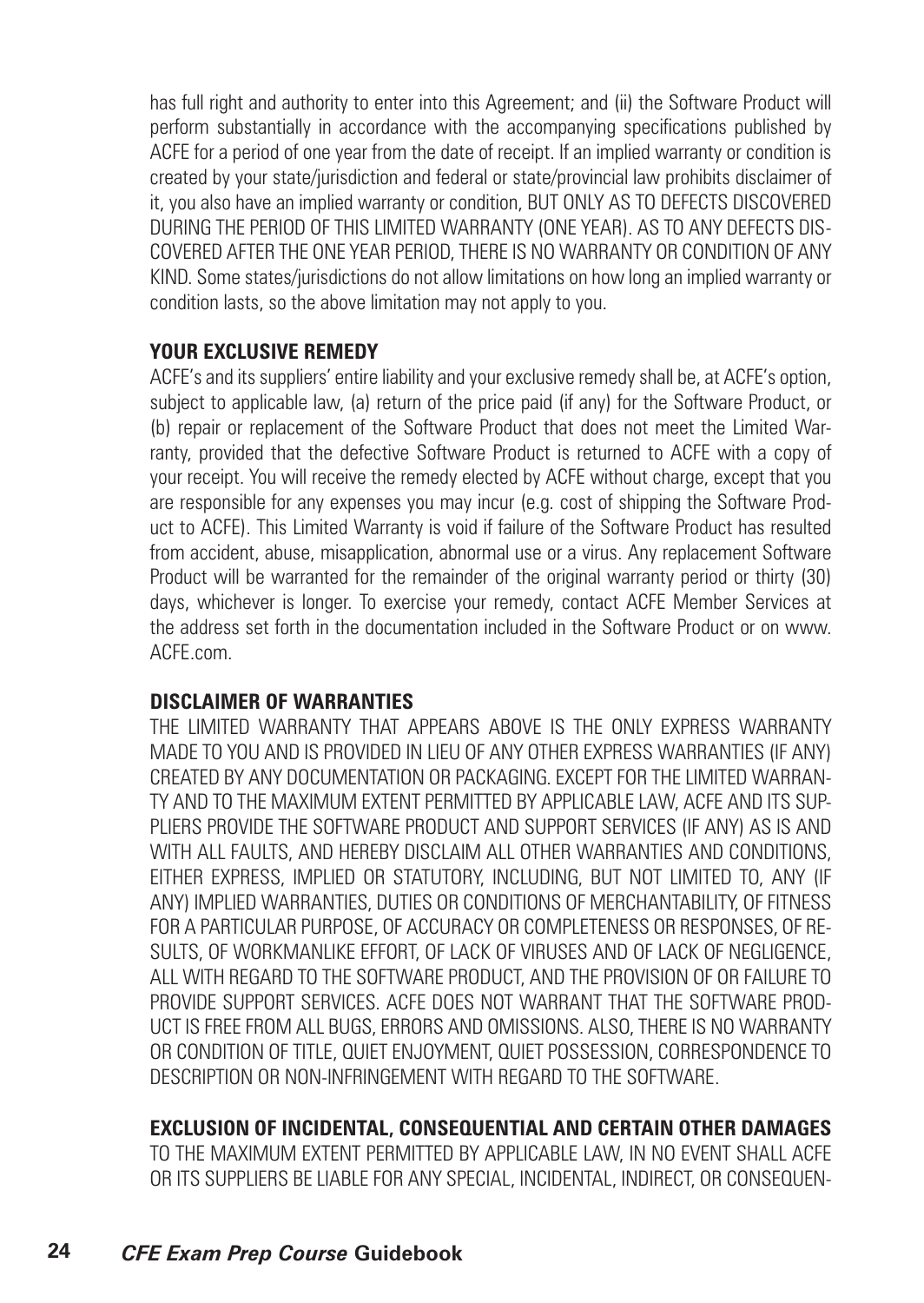TIAL DAMAGES WHATSOEVER (INCLUDING, BUT NOT LIMITED TO, DAMAGES FOR LOSS OF PROFITS OR CONFIDENTIAL OR OTHER INFORMATION, FOR BUSINESS INTERRUPTION, FOR PERSONAL INJURY, FOR LOSS OF PRIVACY, FOR FAILURE TO MEET ANY DUTY INCLUD-ING OF GOOD FAITH OR OF REASONABLE CARE, FOR NEGLIGENCE, AND FOR ANY OTHER PECUNIARY OR OTHER LOSS WHATSOEVER) ARISING OUT OF OR IN ANY WAY RELATED TO THE USE OF OR INABILITY TO USE THE SOFTWARE PRODUCT, THE PROVISION OF OR FAILURE TO PROVIDE SUPPORT SERVICES, OR OTHERWISE UNDER OR IN CONNECTION WITH ANY PROVISION OF THIS EULA, EVEN IN THE EVENT OF THE FAULT, TORT (INCLUD-ING NEGLIGENCE), STRICT LIABILITY, BREACH OF CONTRACT OR BREACH OF WARRANTY OF ACFE OR ANY SUPPLIER, AND EVEN IF ACFE OR ANY SUPPLIER HAS BEEN ADVISED OF THE POSSIBILITY OF SUCH DAMAGES.

#### **LIMITATION OF LIABILITY AND REMEDIES**

NOTWITHSTANDING ANY DAMAGES THAT YOU MIGHT INCUR FOR ANY REASON WHAT-SOEVER (INCLUDING, WITHOUT LIMITATION, ALL DAMAGES REFERENCED ABOVE AND ALL DIRECT OR GENERAL DAMAGES), THE ENTIRE LIABILITY OF ACFE AND ANY OF ITS SUPPLIERS UNDER ANY PROVISION OF THIS EULA AND YOUR EXCLUSIVE REMEDY FOR ALL OF THE FOREGOING (EXCEPT FOR ANY REMEDY OF REPAIR OR REPLACEMENT ELECT-ED BY ACFE WITH RESPECT TO ANY BREACH OF THE LIMITED WARRANTY) SHALL BE LIM-ITED TO THE GREATER OF THE AMOUNT ACTUALLY PAID BY YOU FOR THE SOFTWARE OR U.S. \$5.00. THE FOREGOING LIMITATIONS, EXCLUSIONS AND DISCLAIMERS SHALL APPLY TO THE MAXIMUM EXTENT PERMITTED BY APPLICABLE LAW, EVEN IF ANY REMEDY FAILS ITS ESSENTIAL PURPOSE.

If you are a customer who is a consumer, you may have legal rights in your country of residence which would prohibit the foregoing limitations from applying to you, and where prohibited they will not apply to you. To find out more about rights, you should contact a local consumer advice organization.

#### **EXPORT CONTROL**

You may not use or otherwise export or re-export the Software Product except as authorized by United States law and the laws of the jurisdiction(s) in which the Software Product was obtained. In particular, but without limitation, the Software Product may not be exported or re-exported (a) into any U.S. embargoed countries or (b) to anyone on the U.S. Treasury Department's list of Specially Designated Nationals or the U.S. Department of Commerce Denied Person's List or Entity List. By using the Software Product, you represent and warrant that you are not located in any such country or on any such list. You also agree that you will not use the Software Product for any purposes prohibited by United States law.

#### **ENTIRE AGREEMENT**

This EULA (including any addendum or amendment to this EULA which is included with the Software Product) is the entire agreement between you and ACFE relating to the Software Product and the support services (if any) and they supersede all prior or contemporaneous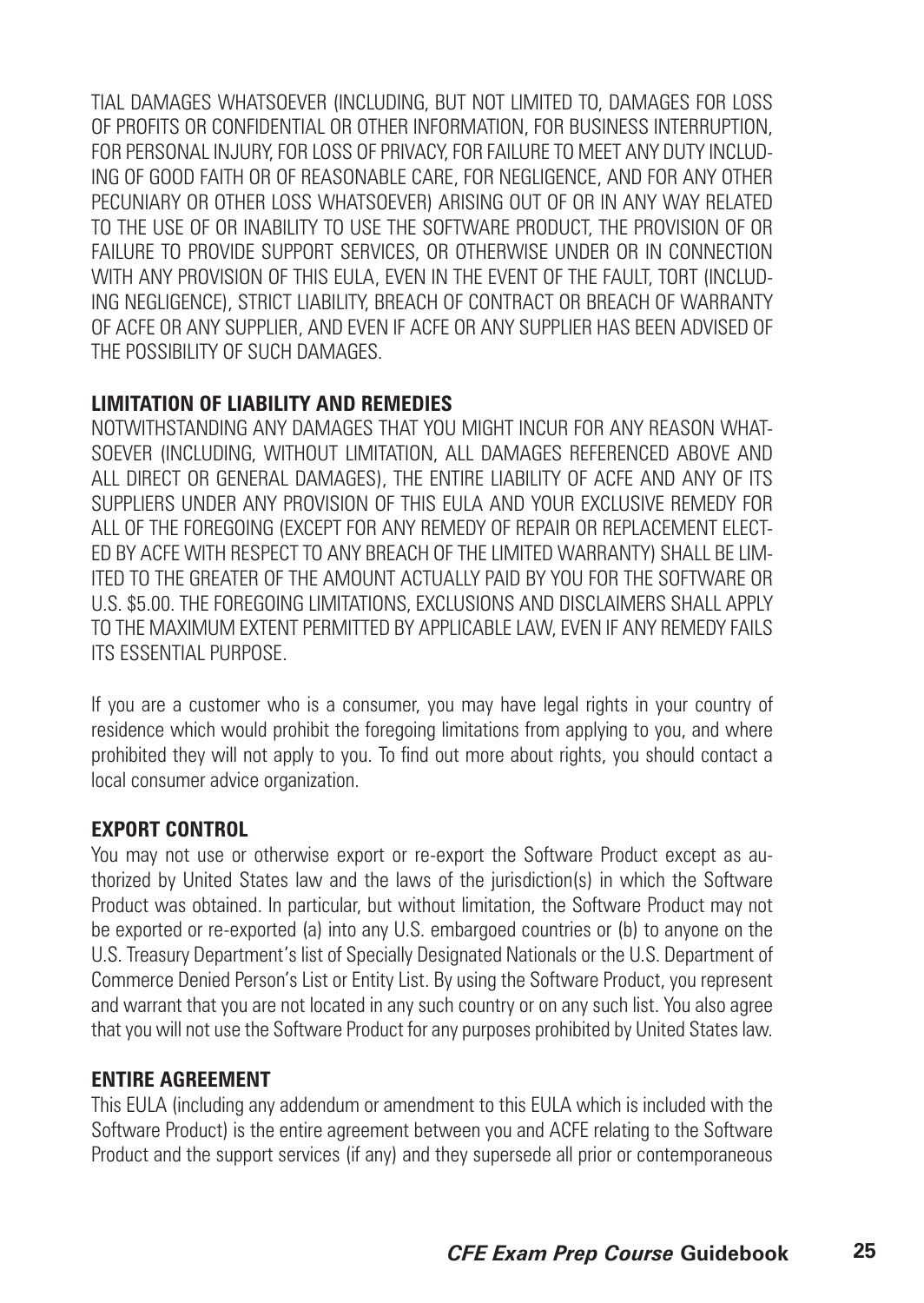oral or written communications, proposals and representations with respect to the Software Product or any other subject matter covered by this EULA. To the extent the terms of any ACFE policies or programs for support services conflict with the terms of this EULA, the terms of this EULA shall control.

#### **CONTROLLING LAW AND SEVERABILITY**

This License will be governed by and construed in accordance with the laws of the State of Texas and the United States of America, excluding its conflict of law principles. This License shall not be governed by the United Nations Convention on Contracts for the International Sale of Goods, the application of which is expressly excluded. If you are a consumer based in the United Kingdom, this License will be governed by the laws of the jurisdiction of your residence. If for any reason a court of competent jurisdiction finds any provision, or portion thereof, to be unenforceable, the remainder of this License shall continue in full force or effect.

#### **ARBITRATION**

In the event a dispute between you and ACFE arises under this EULA, it is hereby agreed that the dispute shall be resolved by arbitration and administered by the International Chamber of Commerce in accordance with its Rules of Arbitration. There will be one arbitrator named in accordance with such rules. The arbitrator's decision shall be final and binding, and judgment upon the award rendered by the arbitrator may be entered in any court having jurisdiction. In the event a party fails to proceed with arbitration, unsuccessfully challenges the arbitrator's award, or fails to comply with the arbitrator's award, the other party is entitled of costs of suit including reasonable attorneys' fees for having to compel arbitration or defend or enforce the award. The arbitration will be conducted in the English language in the city of Austin, Texas, United States, in accordance with the U.S. Federal Arbitration Act. The arbitrator shall decide the dispute in accordance with the substantive law of the state of Texas, except as otherwise provided in this EULA.

#### **ATTORNEYS' FEES**

In any action or suit to enforce any right or remedy under this EULA or to interpret any provision of this EULA, the prevailing party will be entitled to recover its fees and costs, including reasonable attorneys' fees.

#### **U.S. GOVERNMENT RESTRICTED RIGHTS**

This is Commercial Computer Software. Thus, the Federal Government only obtains the rights to use this Software and Database stated in this software license or in any addendum thereto. 48 C.F.R. 12.212; 48 C.F.R. 227.7202-3 through 227.7202-4, as applicable.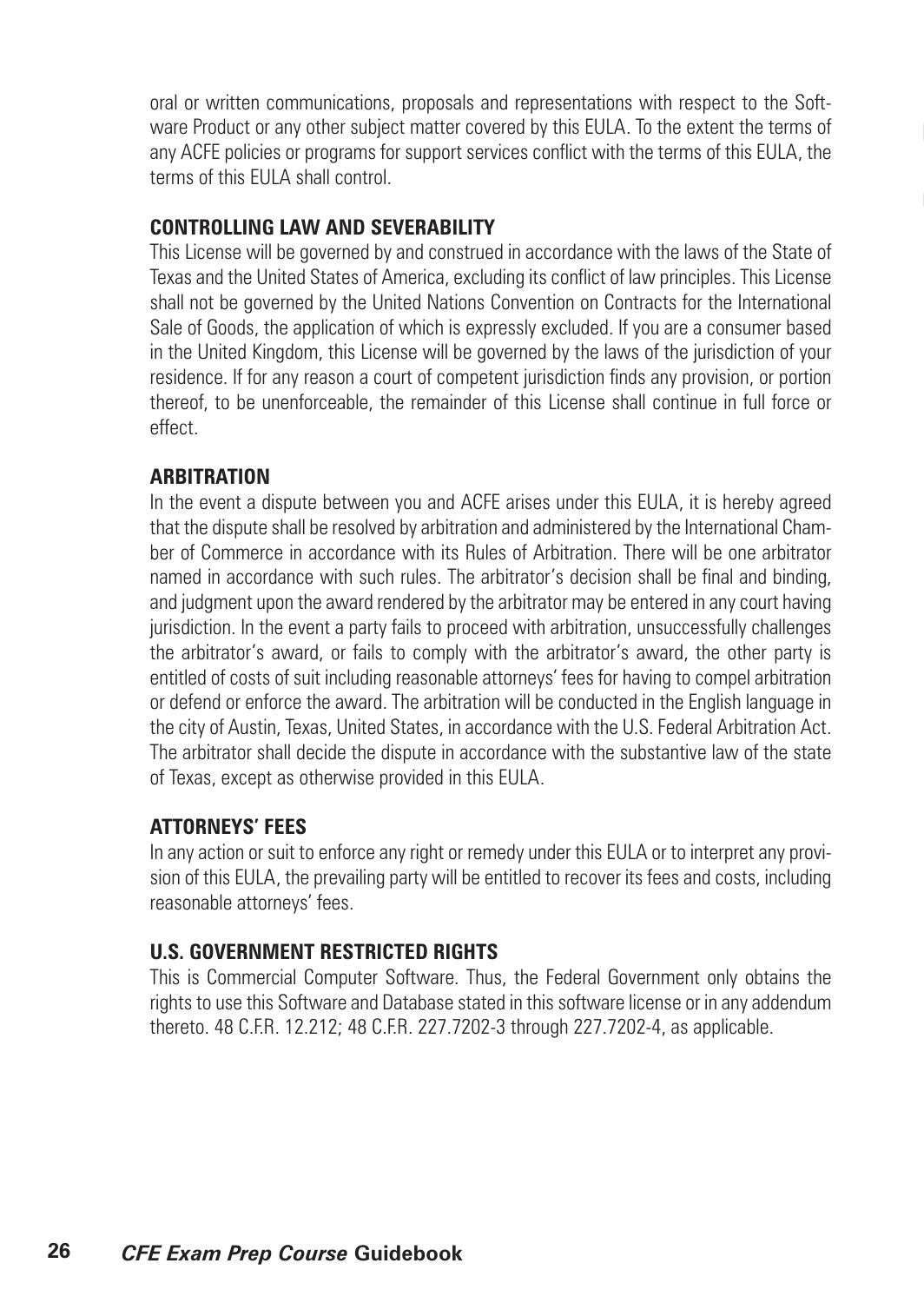

I purchased the *CFE Exam Prep Course* on:

PURCHASE DATE

I have one year to complete the course. My completion deadline is:

COMPLETION DEADLINE DATE

I completed the *CFE Exam Prep Course* on:

*CFE EXAM PREP COURSE* COMPLETION DATE

I have 90 days from the time I completed the *CFE Exam Prep Course* to take the CFE Exam:

CFE EXAM DEADLINE DATE